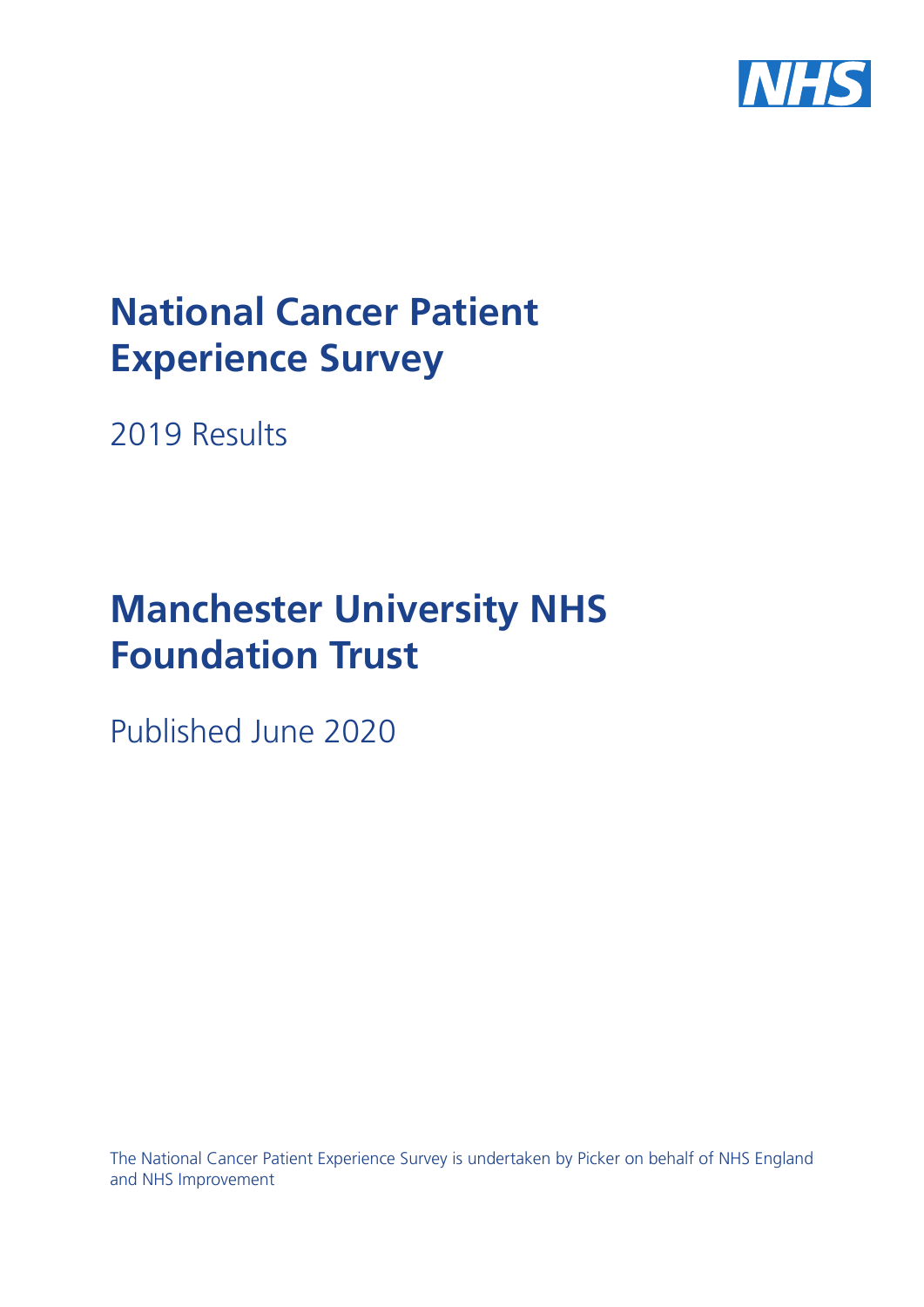# **Executive Summary** Case Mix Adjusted scores

#### **Cancer Dashboard Questions**

The following seven questions are included in phase 1 of the Cancer Dashboard developed by Public Health England and NHS England:

Q61. Patient's average rating of care scored from very poor to very good

| $\Omega$ | $\overline{2}$   | 3                                                             | $\overline{4}$ | 5 | 6 | 7 | 8   | 9 | 10                                                                                            |
|----------|------------------|---------------------------------------------------------------|----------------|---|---|---|-----|---|-----------------------------------------------------------------------------------------------|
|          |                  |                                                               |                |   |   |   | 8.8 |   |                                                                                               |
|          |                  |                                                               |                |   |   |   |     |   | Q18. Patient definitely involved as much as they wanted in decisions about care and treatment |
|          |                  |                                                               |                |   |   |   |     |   | Q19. Patient given the name of a CNS who would support them through their treatment           |
| 88%      |                  | Q20. Patient found it very or quite easy to contact their CNS |                |   |   |   |     |   |                                                                                               |
|          |                  |                                                               |                |   |   |   |     |   | Q39. Patient always felt they were treated with respect and dignity while in hospital         |
|          | leaving hospital |                                                               |                |   |   |   |     |   | Q41. Hospital staff told patient who to contact if worried about condition or treatment after |
| 60%      | treatment        |                                                               |                |   |   |   |     |   | Q55. General practice staff definitely did everything they could to support patient during    |

### **Questions Outside Expected Range**

|                                                                                                                |            | Case Mix Adjusted Scores   |                            |                   |
|----------------------------------------------------------------------------------------------------------------|------------|----------------------------|----------------------------|-------------------|
|                                                                                                                | 2019 Score | Lower<br>Expected<br>Range | Upper<br>Expected<br>Range | National<br>Score |
| Q12. Patient completely understood the explanation of what was wrong                                           | 78%        | 70%                        | 77%                        | 73%               |
| Q14. Patient felt that treatment options were completely explained                                             | 87%        | 81%                        | 86%                        | 83%               |
| Q15. Patient felt possible side effects were definitely explained in an understandable way                     | 76%        | 69%                        | 76%                        | 73%               |
| Q16. Patient definitely given practical advice and support in dealing with side effects of<br>treatment        | 73%        | 63%                        | 71%                        | 67%               |
| Q17. Patient definitely told about side effects that could affect them in the future                           | 63%        | 53%                        | 61%                        | 57%               |
| Q40. Patient given clear written information about what should or should not do after<br>leaving hospital      | 90%        | 82%                        | 90%                        | 86%               |
| Q51. Hospital staff definitely gave family or someone close all the information needed to<br>help care at home | 64%        | 56%                        | 64%                        | 60%               |
| Q52. Patient definitely given enough support from health or social services during treatment                   | 61%        | 45%                        | 59%                        | 52%               |
| Q53. Patient definitely given enough support from health or social services after treatment                    | 53%        | 39%                        | 51%                        | 45%               |
| Q57. Patient given a care plan                                                                                 | 48%        | 33%                        | 42%                        | 38%               |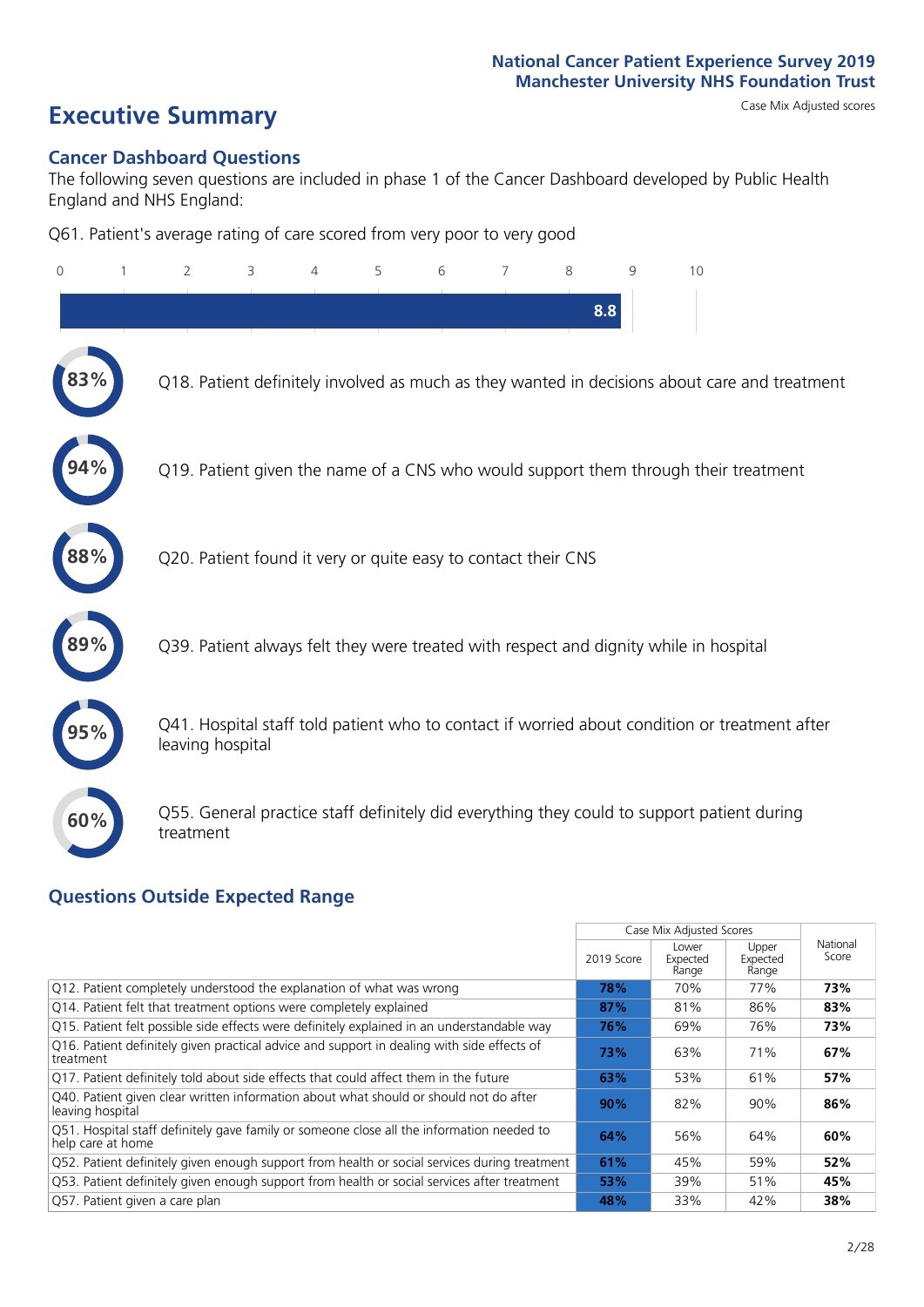|                                                                                                |            | Case Mix Adjusted Scores                                 |                   |     |
|------------------------------------------------------------------------------------------------|------------|----------------------------------------------------------|-------------------|-----|
|                                                                                                | 2019 Score | Upper<br>Lower<br>Expected<br>Expected<br>Range<br>Range | National<br>Score |     |
| O60. Someone discussed with patient whether they would like to take part in cancer<br>research | 45%        | 21%                                                      | 39%               | 30% |

|                                                                                 |            | Case Mix Adiusted Scores   |                            |                   |
|---------------------------------------------------------------------------------|------------|----------------------------|----------------------------|-------------------|
|                                                                                 | 2019 Score | Lower<br>Expected<br>Range | Upper<br>Expected<br>Range | National<br>Score |
| <b>Q54. GP</b> given enough information about patient's condition and treatment | 93%        | 93%                        | 97%                        | 95%               |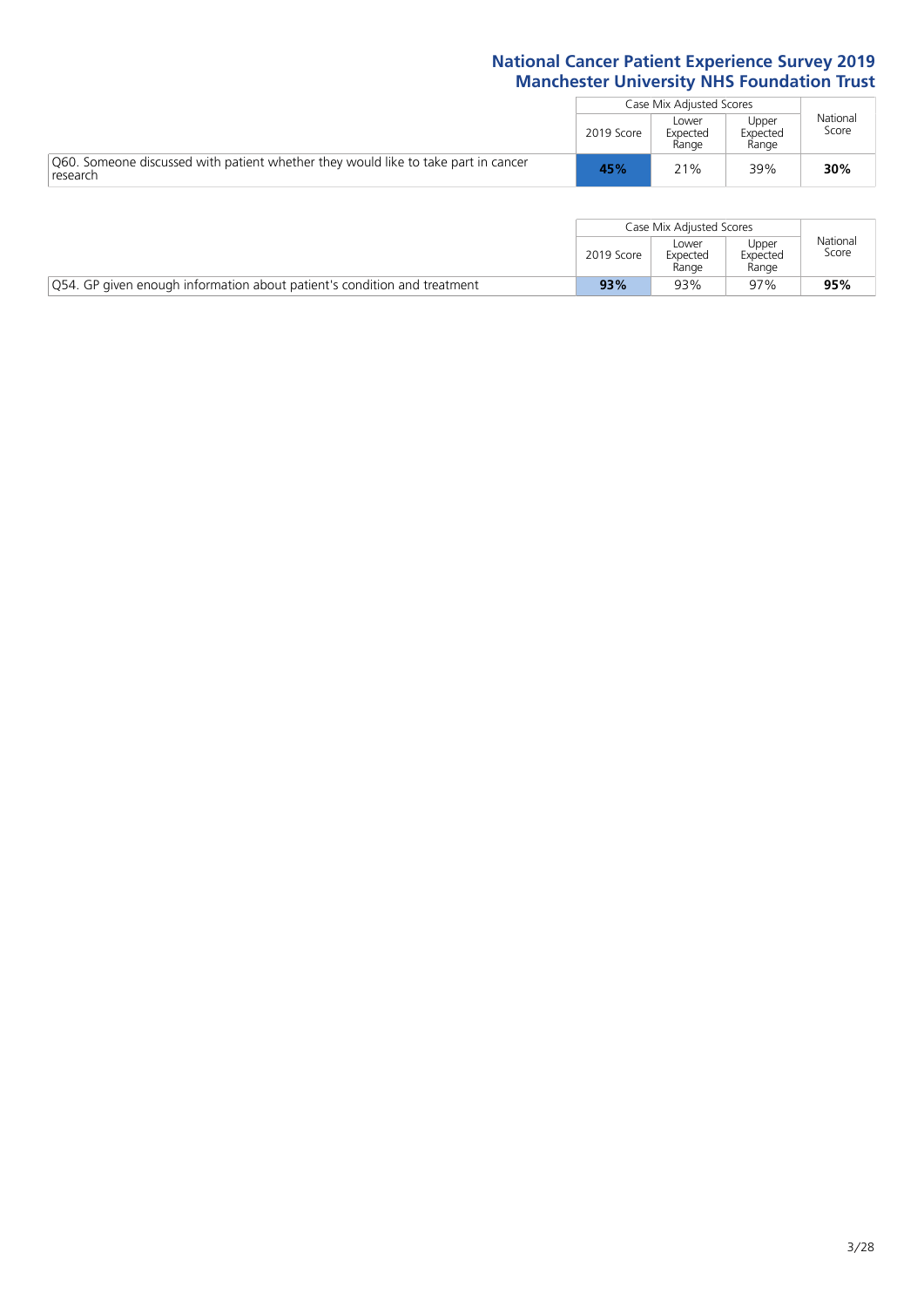# **Introduction**

The National Cancer Patient Experience Survey 2019 is the ninth iteration of the survey first undertaken in 2010. It has been designed to monitor national progress on cancer care; to provide information to drive local quality improvements; to assist commissioners and providers of cancer care; and to inform the work of the various charities and stakeholder groups supporting cancer patients.

The survey was overseen by a national Cancer Patient Experience Advisory Group. This Advisory Group set the principles and objectives of the survey programme and guided questionnaire development. The survey was commissioned and managed by NHS England. The survey provider, Picker, is responsible for designing, running and analysing the survey.

The 2019 survey involved 143 NHS Trusts. Out of 111,366 people, 67,858 people responded to the survey, yielding a response rate of 61%.

# **Methodology**

#### **Eligibility, eldwork and survey methods**

The sample for the survey included all adult (aged 16 and over) NHS patients, with a confirmed primary diagnosis of cancer, discharged from an NHS Trust after an inpatient episode or day case attendance for cancer related treatment in the months of April, May and June 2019. The fieldwork for the survey was undertaken between December 2019 and March 2020.

As in the previous four years, the survey used a mixed mode methodology. Questionnaires were sent by post, with two reminders where necessary, but also included an option to complete the questionnaire online. A Freephone helpline and email was available for respondents to opt out, ask questions about the survey, enable them to complete their questionnaire over the phone and provide access to a translation and interpreting facility for those whose first language was not English.

#### **Case-mix adjustment**

Both unadjusted and adjusted scores are presented in this report. Case-mix adjusted scores allows us to account for the impact that differing patient populations might have on results. By using the case-mix adjusted estimates we can obtain a greater understanding of how a Trust is performing given their patient population. The factors taken into account in this case-mix adjustment are gender, age, ethnic group, deprivation, and tumour group.

#### **Scoring methodology**

Fifty-two questions from the questionnaire are scored as these questions relate directly to patient experience. For all but one question (Q61), scores are presented as the percentage of positive responses out of all scored responses. For Q61, respondents rate their overall care on a scale of 0 to 10, of which the average was calculated for this question's presented score. The percentages in this report have been rounded to the nearest percentage point. Therefore, in some cases the figures do not appear to add up to 100%.

#### **Statistical significance**

In the reporting of 2019 results, appropriate statistical tests have been undertaken to identify unadjusted scores for which the change over time is 'statistically significant'. Thirty-seven scored questions in 2019 have been compared with those of 2018 and a statistically significant change between the two years has been reported where identified.

For the scored questions that are comparable beyond 2018, statistically significant change over the five years has also been reported where identified. A statistically significant difference means that the change in the result is very unlikely to have occurred by sampling variation.

#### **Suppression**

#### **Question-level suppression**

For scores where the base size per question is  $<$ 21, the score will be suppressed and replaced with an asterisk (\*). The base size will include neutral response options.

#### **Double suppression**

If any group within a particular sub-group breakdown (such as the tumour group breakdown) has <21 responses, then the figure for this particular group is suppressed and replaced with an asterisk (\*). If there is only one group within the sub-group breakdown that has <21 respondents, and is therefore suppressed, the group with the next lowest number of respondents is also supressed and replaced with an asterisk (\*) (regardless if it is greater than or less than 21).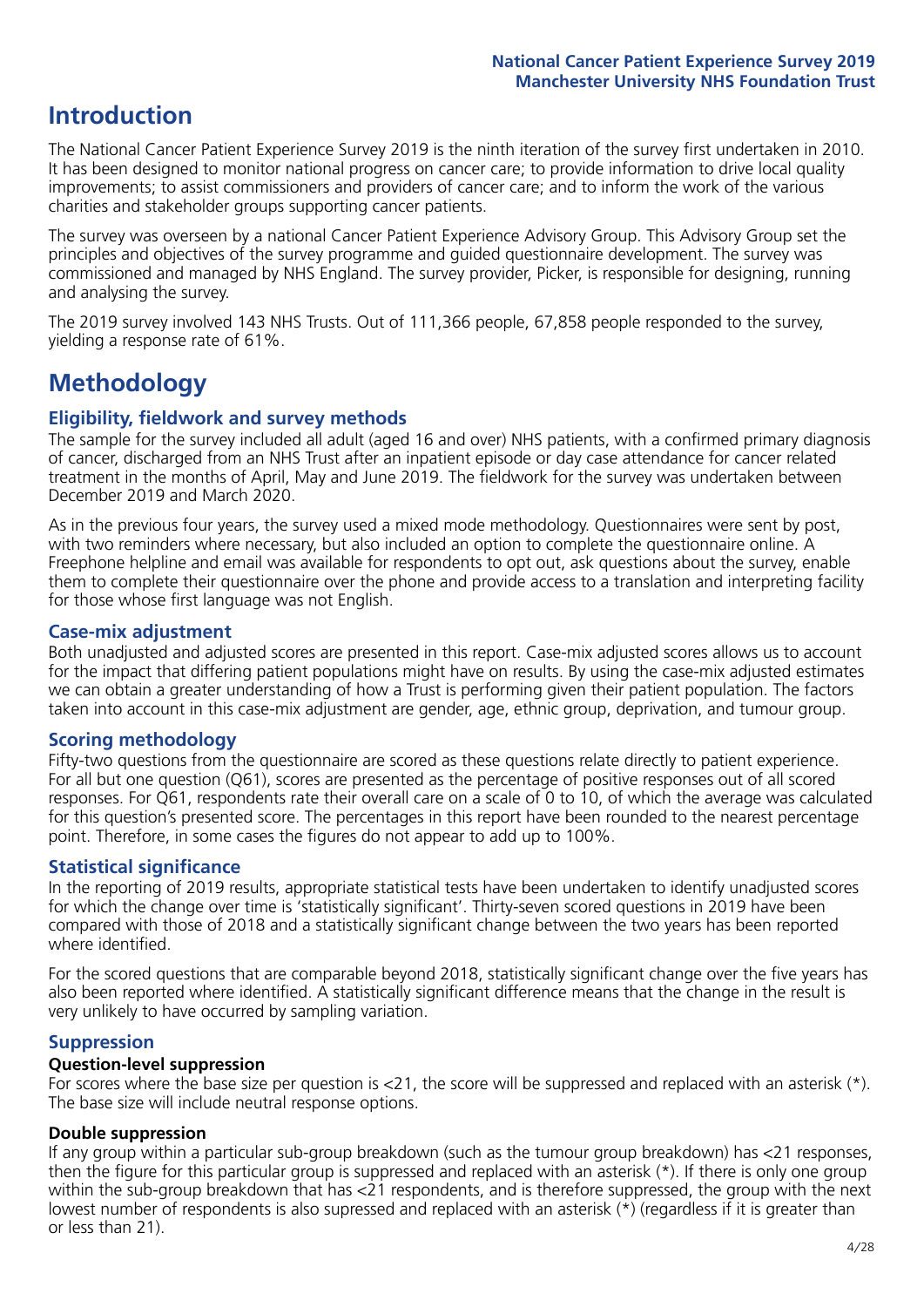# **Understanding the results**

This report shows how this Trust scored for each question in the survey, compared with national results and previous year's results. It is aimed at helping individual Trusts to understand their performance and identify areas for local improvement. Below is a description of the type of results presented within this report and how to understand them.

#### **Expected range charts**

The expected range charts in this report show a bar with the lowest and highest score received for each question nationally. Within this bar, an expected range is given (in grey) and a black diamond represents the actual score for this Trust.

Trusts whose score is above the upper limit of the expected range (in the dark blue) are positive outliers, with a score statistically significantly higher than the national mean. This indicates that the Trust performs better than what Trusts of the same size and demographics are expected to perform. The opposite is true if the score is below the lower limit of the expected range (in the light blue); these are negative outliers. For scores within the expected range (in the grey), the score is what we would expect given the Trust's size and demographics.

#### **Comparability tables**

The comparability tables show the 2018 and 2019 unadjusted scores for this Trust for each scored question. If there is a significant change from 2018 and 2019 or overall from 2015 to 2019, an arrow will be presented for the direction of change. The adjusted 2019 score will also be presented for each scored question along with the lower and upper expected range and national score. Scores above the upper limit of the expected range will be highlighted dark blue, scores below the lower limit of the expected range will be highlighted light blue, and scores within the lower and upper limit of the expected ranges will be highlighted grey.

#### **Tumour type tables**

The tumour type tables show the unadjusted scores for each scored question for each of the 13 tumour groups. The national score for that tumour group is also shown. Unadjusted scores for the same tumour type across different Trusts may not be comparable, as they do not account for the impact that differing patient populations might have on results. Central nervous system is abbreviated as 'CNS' and lower gastrointestinal tract is abbreviated as 'LGT' throughout this report.

#### **Year on year charts**

The year on year charts show five columns representing the unadjusted scores of the last five years (2015, 2016, 2017, 2018 and 2019) for each scored question.

#### **Notes on specific questions**

Following the development phase of the 2019 survey, several changes were made to the questionnaire. Six scored questions were amended (Q5, Q18, Q30, Q35, Q56 and Q60) and one non-scored question (Q29) was amended that impacted the comparability of questions Q30 to Q41. Of all questions changed or impacted by change, only Q60 is presented with historical comparisons; though the results should be interpreted with caution.

#### **Unadjusted data and case-mix adjusted data**

Unadjusted data should be used to see the actual responses from patients relating to the Trust. Case-mix adjusted data, together with expected ranges, should be used to understand whether the results are significantly higher or lower than national results taking account of the patient mix.

### **Further information**

This research was carried out in accordance with the international standard for organisations conducting social research (accreditation to ISO20252:2012; certificate number GB08/74322). The 2019 survey data has been produced and published in line with the Code of Practice for Official Statistics.

For more information on the methodology, please see the Technical Document. It can be viewed along with the 2019 questionnaire and survey quidance on the website at [www.ncpes.co.uk](https://www.ncpes.co.uk/supporting-documents). For all other outputs at National, Trust, CCG and Cancer Alliance level, please see the PDF reports, Excel tables and dashboards at [www.ncpes.co.uk.](https://www.ncpes.co.uk/current-results)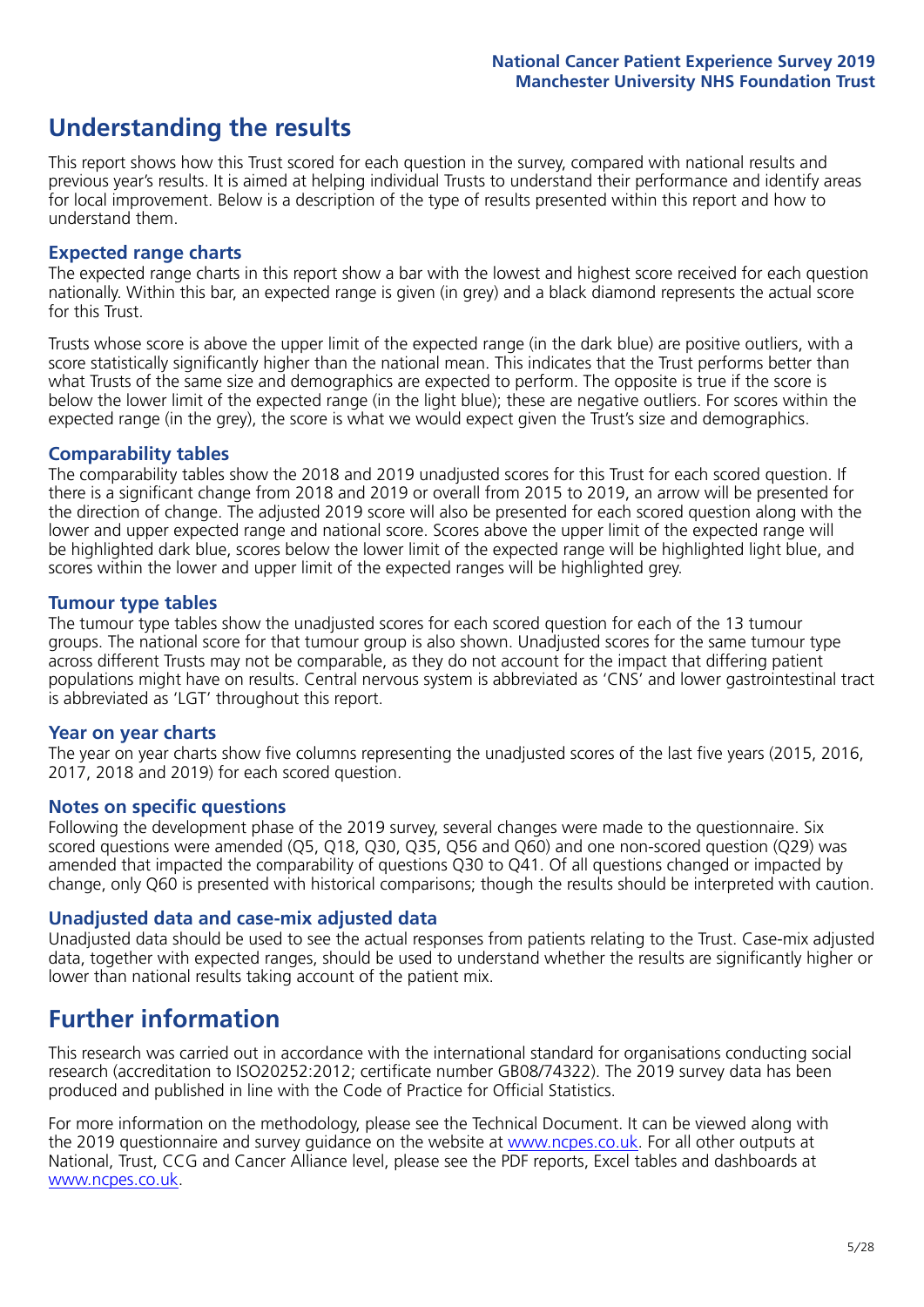### **Response Rate**

#### **Overall Response Rate**

697 patients responded out of a total of 1,260 patients, resulting in a response rate of 55%.

|          | Sample Size | Adjusted<br>Sample | Completed | Response Rate |
|----------|-------------|--------------------|-----------|---------------|
| Trust    | 1.345       | 1.260              | 697       | 55%           |
| National | 119.855     | 111.366            | 67.858    | 61%           |

#### **Respondents by Survey Type**

|                            | Number of<br>Respondents |
|----------------------------|--------------------------|
| Online                     | 67                       |
| Paper                      | 630                      |
| Phone                      |                          |
| <b>Translation Service</b> |                          |

#### **Respondents by Tumour Group**

|                      | Number of<br>Respondents |
|----------------------|--------------------------|
| <b>Brain / CNS</b>   | ∩                        |
| <b>Breast</b>        | 116                      |
| Colorectal / LGT     | 63                       |
| Gynaecological       | 34                       |
| Haematological       | 130                      |
| <b>Head and Neck</b> | 25                       |
| Lung                 | 147                      |
| Prostate             | 35                       |
| Sarcoma              | 5                        |
| Skin                 | 16                       |
| Upper Gastro         | 27                       |
| Urological           | 51                       |
| Other                | 48                       |

#### **Respondents by Age and Gender**

Respondents year of birth has been used to determine age. This information has been amalgamated into 8 age bands. The age and gender distribution for the Trust was as follows:

|        | Age 16-24 | Age 25-34 | Age 35-44 | Age 45-54 | Age 55-64 | Age 65-74 | Age 75-84 | Age 85+ | Total |
|--------|-----------|-----------|-----------|-----------|-----------|-----------|-----------|---------|-------|
| Male   |           |           |           | 24        | 70        | 135       | 85        |         | 329   |
| Female |           | ь         | 13        | 42        | 75        | 144       | 68        | 18      | 368   |
| Total  |           |           |           | 66        | 145       | 279       | 153       | 26      | 697   |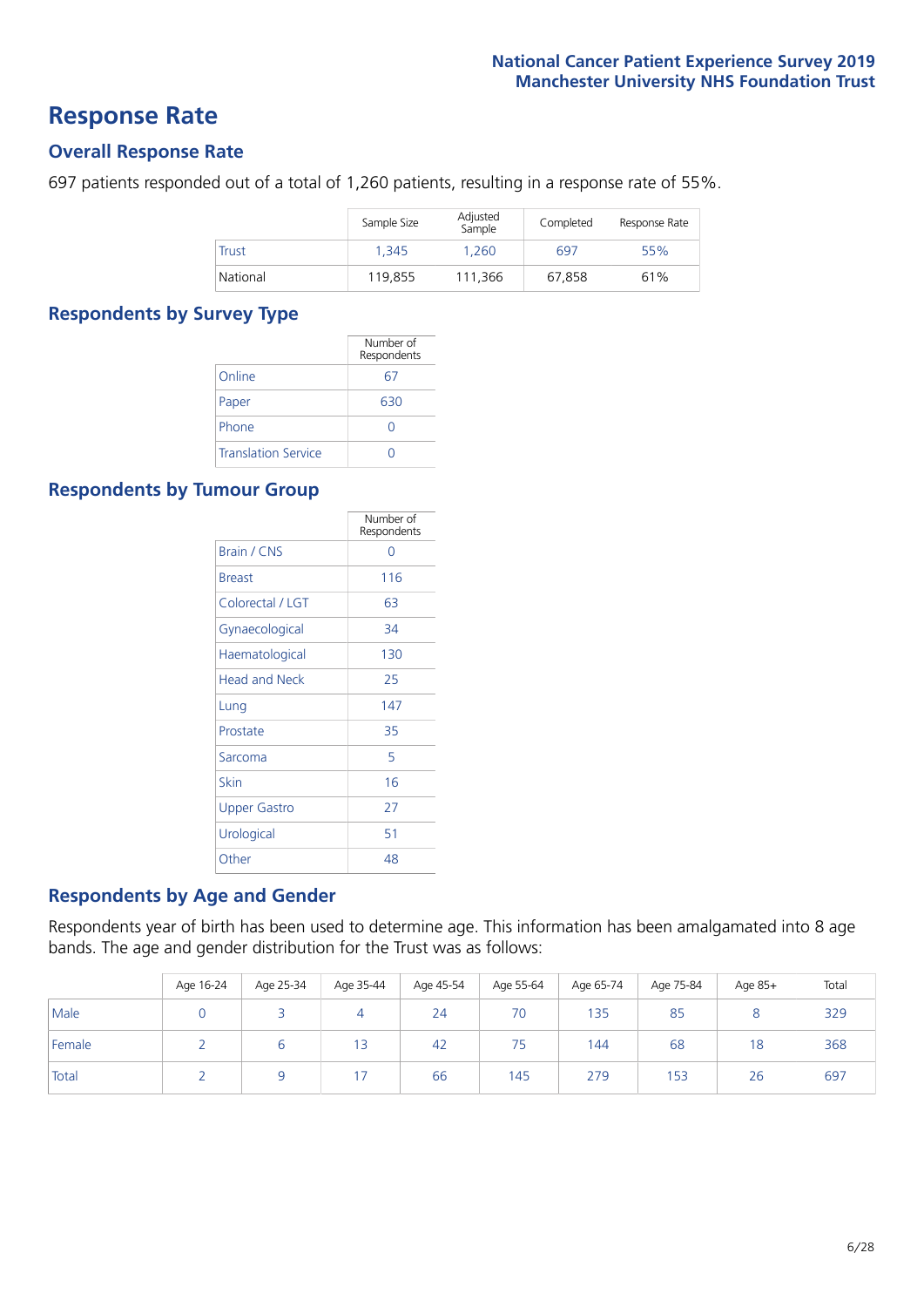# **Expected Range Charts**

| Lower Expected Range<br>Average                                                                         |    |     |     |     | Upper Expected Range |     |                         |     |            | Case Mix Adjusted Score |          |
|---------------------------------------------------------------------------------------------------------|----|-----|-----|-----|----------------------|-----|-------------------------|-----|------------|-------------------------|----------|
| <b>SEEING YOUR GP</b>                                                                                   | 0% | 10% | 20% | 30% | 40%                  | 50% | 60%                     | 70% | 80%        |                         | 90% 100% |
| Q1. Saw GP once or twice before being told they needed to go to<br>hospital                             |    |     |     |     |                      |     |                         |     | 78%<br>83% |                         |          |
| Q2. Patient thought they were seen as soon as necessary                                                 |    |     |     |     |                      |     |                         |     |            |                         |          |
| <b>DIAGNOSTIC TESTS</b>                                                                                 | 0% | 10% | 20% | 30% | 40%                  | 50% | 60%                     | 70% | 80%        |                         | 90% 100% |
| Q5. Received all the information needed about the test                                                  |    |     |     |     |                      |     |                         |     |            | 94%                     |          |
| Q6. The length of time waiting for the test to be done was about<br>right                               |    |     |     |     |                      |     |                         |     | 82%        | 87%                     |          |
| Q7. Test results explained in completely understandable way                                             |    |     |     |     |                      |     |                         |     |            |                         |          |
| <b>FINDING OUT WHAT WAS WRONG WITH YOU</b>                                                              | 0% | 10% | 20% | 30% | 40%                  | 50% | 60%                     | 70% | 80%        |                         | 90% 100% |
| Q10. Patient told they could bring a family member or friend when<br>first told they had cancer         |    |     |     |     |                      |     |                         |     | 81%        |                         |          |
| Q11. Patient felt they were told sensitively that they had cancer                                       |    |     |     |     |                      |     |                         |     |            | 85%                     |          |
| Q12. Patient completely understood the explanation of what was<br>wrong                                 |    |     |     |     |                      |     |                         |     | 78%        |                         |          |
| Q13. Patient given easy to understand written information about<br>the type of cancer they had          |    |     |     |     |                      |     |                         |     | 77%        |                         |          |
| <b>DECIDING THE BEST TREATMENT FOR YOU</b>                                                              | 0% | 10% | 20% | 30% | 40%                  | 50% | 60%                     | 70% | 80%        |                         | 90% 100% |
| Q14. Patient felt that treatment options were completely explained                                      |    |     |     |     |                      |     |                         |     |            | 87%                     |          |
| Q15. Patient felt possible side effects were definitely explained in<br>an understandable way           |    |     |     |     |                      |     |                         |     | 76%        |                         |          |
| Q16. Patient definitely given practical advice and support in dealing<br>with side effects of treatment |    |     |     |     |                      |     |                         | 73% |            |                         |          |
| Q17. Patient definitely told about side effects that could affect<br>them in the future                 |    |     |     |     |                      |     | 63%<br>$ \diamondsuit $ |     |            |                         |          |
| Q18. Patient definitely involved as much as they wanted in<br>decisions about care and treatment        |    |     |     |     |                      |     |                         |     | 83%        |                         |          |
| <b>CLINICAL NURSE SPECIALIST (CNS)</b>                                                                  | 0% | 10% | 20% | 30% | 40%                  | 50% | 60%                     | 70% | 80%        |                         | 90% 100% |
| Q19. Patient given the name of a CNS who would support them<br>through their treatment                  |    |     |     |     |                      |     |                         |     |            | 94%                     |          |
| Q20. Patient found it very or quite easy to contact their CNS                                           |    |     |     |     |                      |     |                         |     |            | 88%                     |          |
| Q21. Patient got understandable answers to important questions<br>all or most of the time               |    |     |     |     |                      |     |                         |     |            | 90%                     |          |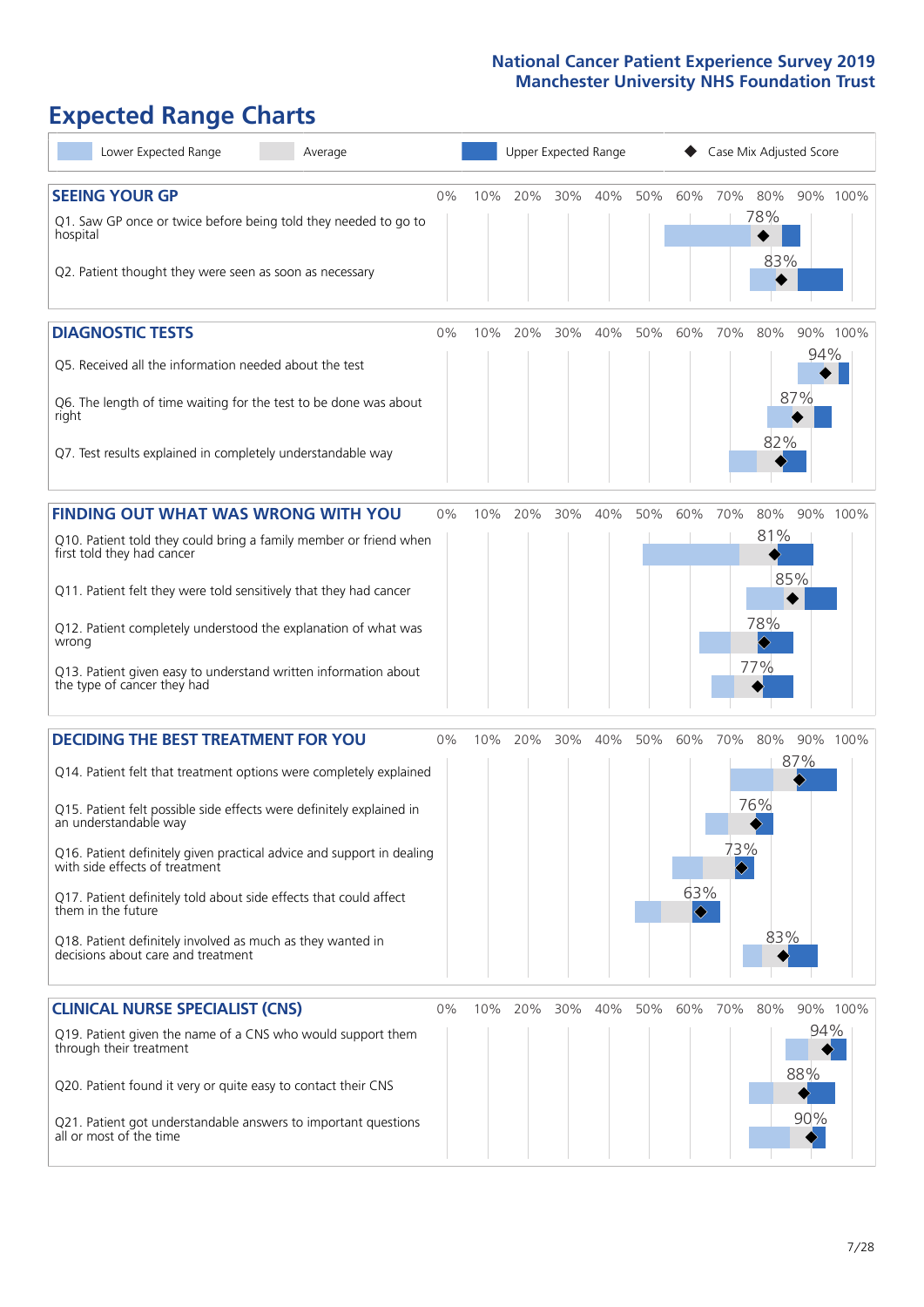# **Expected Range Charts**

| Lower Expected Range<br>Average                                                                                                                                                                                 |       |     |     | Upper Expected Range |     |     |     | Case Mix Adjusted Score |     |            |          |  |
|-----------------------------------------------------------------------------------------------------------------------------------------------------------------------------------------------------------------|-------|-----|-----|----------------------|-----|-----|-----|-------------------------|-----|------------|----------|--|
| <b>SUPPORT FOR PEOPLE WITH CANCER</b><br>Q22. Hospital staff gave information about support or self-help<br>groups for people with cancer<br>Q23. Hospital staff discussed or gave information about the impact | $0\%$ | 10% | 20% | 30%                  | 40% | 50% | 60% | 70%                     | 80% | 90%<br>86% | 90% 100% |  |
| cancer could have on day to day activities<br>Q24. Hospital staff gave information on getting financial help or<br>possible benefits<br>Q25. Hospital staff told patient they could get free prescriptions      |       |     |     |                      |     |     | 64% |                         | 83% |            |          |  |
| <b>OPERATIONS</b>                                                                                                                                                                                               | 0%    | 10% | 20% | 30%                  | 40% | 50% | 60% | 70%                     | 80% |            | 90% 100% |  |
| Q27. Beforehand, patient had all the information needed about the<br>operation                                                                                                                                  |       |     |     |                      |     |     |     |                         | 82% |            | 95%      |  |
| Q28. Afterwards, staff completely explained how operation had<br>gone in understandable way                                                                                                                     |       |     |     |                      |     |     |     |                         |     |            |          |  |
| <b>HOSPITAL CARE AS AN INPATIENT</b>                                                                                                                                                                            | 0%    | 10% | 20% | 30%                  | 40% | 50% | 60% | 70%                     | 80% |            | 90% 100% |  |
| Q30. Hospital staff didn't talk in front of patient as if patient wasn't<br>there                                                                                                                               |       |     |     |                      |     |     |     |                         |     | 85%<br>87% |          |  |
| Q31. Patient had confidence and trust in all doctors treating them                                                                                                                                              |       |     |     |                      |     |     |     |                         |     |            |          |  |
| Q32. Patient's family or someone close definitely felt able to talk to<br>a doctor                                                                                                                              |       |     |     |                      |     |     |     |                         | 75% |            |          |  |
| Q33. Patient had confidence and trust in all the ward nurses<br>treating them                                                                                                                                   |       |     |     |                      |     |     |     | 75%                     |     |            |          |  |
| Q34. Patient thought there were always or nearly always enough<br>nurses on duty to care for them                                                                                                               |       |     |     |                      |     |     |     | 69%                     |     |            |          |  |
| Q35. All hospital staff asked patient what name they prefer to be<br>called by                                                                                                                                  |       |     |     |                      |     |     |     | 69%                     |     |            |          |  |
| Q36. Patient always given enough privacy when discussing<br>condition or treatment                                                                                                                              |       |     |     |                      |     |     |     |                         |     | 87%        |          |  |
| Q37. Patient definitely found hospital staff to discuss worries or<br>fears during their inpatient visit                                                                                                        |       |     |     |                      |     |     | 56% |                         |     |            |          |  |
| Q38. Hospital staff definitely did everything they could to help<br>control pain                                                                                                                                |       |     |     |                      |     |     |     |                         | 83% |            |          |  |
| Q39. Patient always felt they were treated with respect and dignity<br>while in hospital                                                                                                                        |       |     |     |                      |     |     |     |                         |     | 89%        |          |  |
| Q40. Patient given clear written information about what should or<br>should not do after leaving hospital                                                                                                       |       |     |     |                      |     |     |     |                         |     | 90%        |          |  |
| Q41. Hospital staff told patient who to contact if worried about<br>condition or treatment after leaving hospital                                                                                               |       |     |     |                      |     |     |     |                         |     |            | 95%      |  |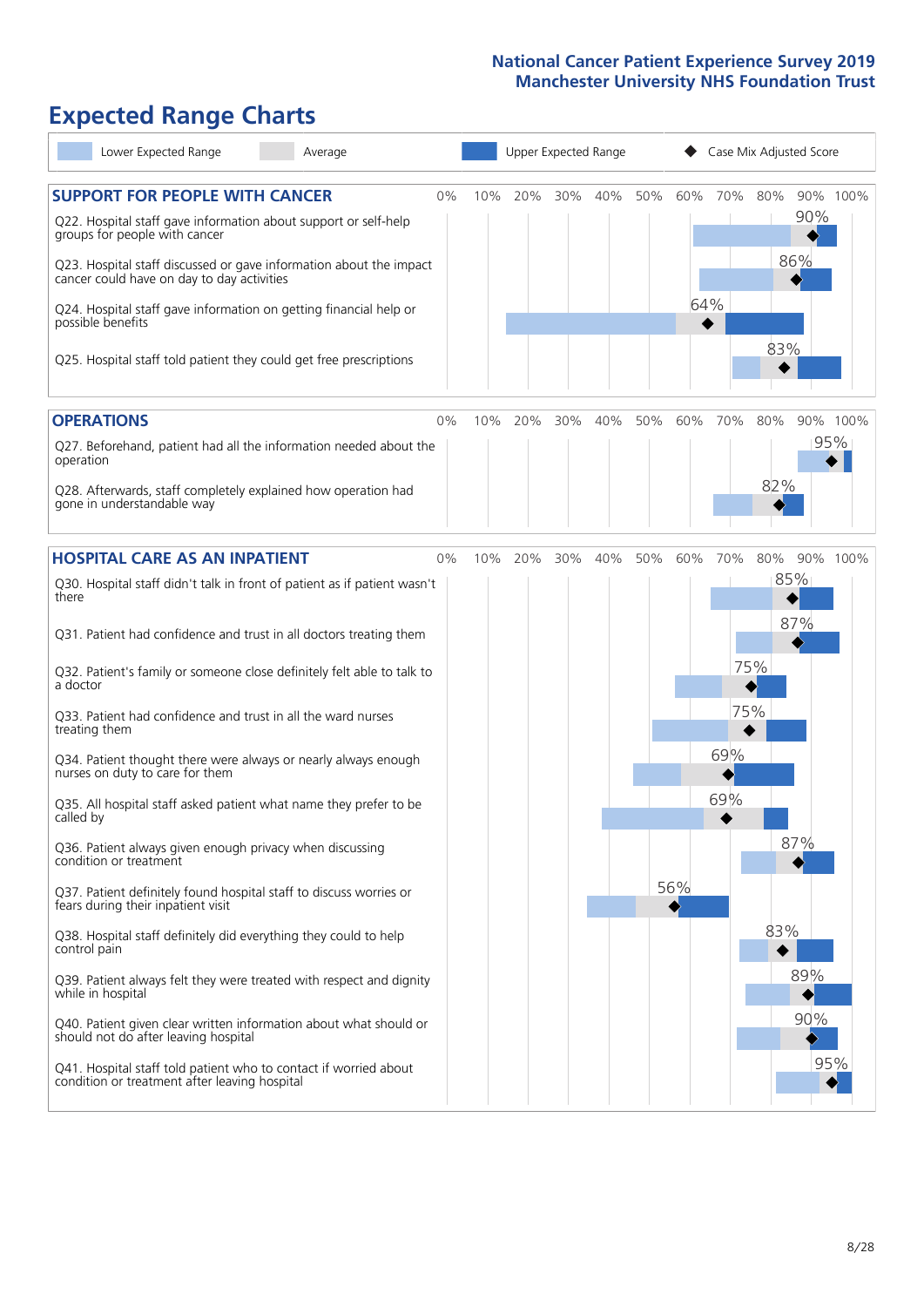# **Expected Range Charts**

| Lower Expected Range<br>Average                                                                                                                                                                                                                                                                                                                                                                                                                                                                                                                  |       |     |     |     | Upper Expected Range                       |                 |                 | Case Mix Adjusted Score |     |            |                 |
|--------------------------------------------------------------------------------------------------------------------------------------------------------------------------------------------------------------------------------------------------------------------------------------------------------------------------------------------------------------------------------------------------------------------------------------------------------------------------------------------------------------------------------------------------|-------|-----|-----|-----|--------------------------------------------|-----------------|-----------------|-------------------------|-----|------------|-----------------|
| <b>HOSPITAL CARE AS A DAY PATIENT / OUTPATIENT 0%</b><br>Q43. Patient definitely found hospital staff to discuss worries or<br>fears during their outpatient or day case visit<br>Q44. Cancer doctor had the right documents at patient's last<br>outpatient appointment<br>Q46. Beforehand patient completely had all information needed<br>about radiotherapy treatment<br>Q47. Patient completely given understandable information about<br>whether radiotherapy was working<br>Q49. Beforehand patient completely had all information needed |       | 10% | 20% | 30% | 40%                                        | 50%             | 60%             | 70% 80%<br>73%  <br>68% |     | 89%<br>86% | 90% 100%<br>96% |
| about chemotherapy treatment<br>Q50. Patient given enough information about whether<br>chemotherapy was working in a completely understandable way                                                                                                                                                                                                                                                                                                                                                                                               |       |     |     |     |                                            |                 |                 | 71%                     |     |            |                 |
| <b>HOME CARE AND SUPPORT</b><br>Q51. Hospital staff definitely gave family or someone close all the<br>information needed to help care at home<br>Q52. Patient definitely given enough support from health or social<br>services during treatment<br>Q53. Patient definitely given enough support from health or social<br>services after treatment                                                                                                                                                                                              | 0%    | 10% | 20% | 30% | 40%                                        | 50%<br>53%      | 60%<br>61%<br>♦ | 70%<br>64%              | 80% |            | 90% 100%        |
| <b>CARE FROM YOUR GENERAL PRACTICE</b><br>Q54. GP given enough information about patient's condition and<br>treatment<br>Q55. General practice staff definitely did everything they could to<br>support patient during treatment                                                                                                                                                                                                                                                                                                                 | $0\%$ | 10% | 20% | 30% | 40%                                        | 50%             | 60%<br>60%      | 70%                     | 80% | 93%        | 90% 100%        |
| <b>YOUR OVERALL NHS CARE</b><br>Q56. Different people treating and caring for patient always work<br>well together to give best possible care<br>Q57. Patient given a care plan<br>Q58. Overall the administration of care was good or very good<br>Q59. Patient felt length of time for attending clinics and<br>appointments for cancer was about right<br>Q60. Someone discussed with patient whether they would like to<br>take part in cancer research                                                                                      | $0\%$ | 10% | 20% | 30% | 40%<br>45%<br>$\color{black}\blacklozenge$ | 50%<br>48%<br>♦ | 60%             | 70%<br>73%<br>67%       | 80% | 88%        | 90% 100%        |
| Q61. Patient's average rating of care scored from very poor to very<br>good                                                                                                                                                                                                                                                                                                                                                                                                                                                                      | 0     |     | 2   | 3   | 4                                          | 5               | 6               |                         | 8   | 9<br>8.8   | 10              |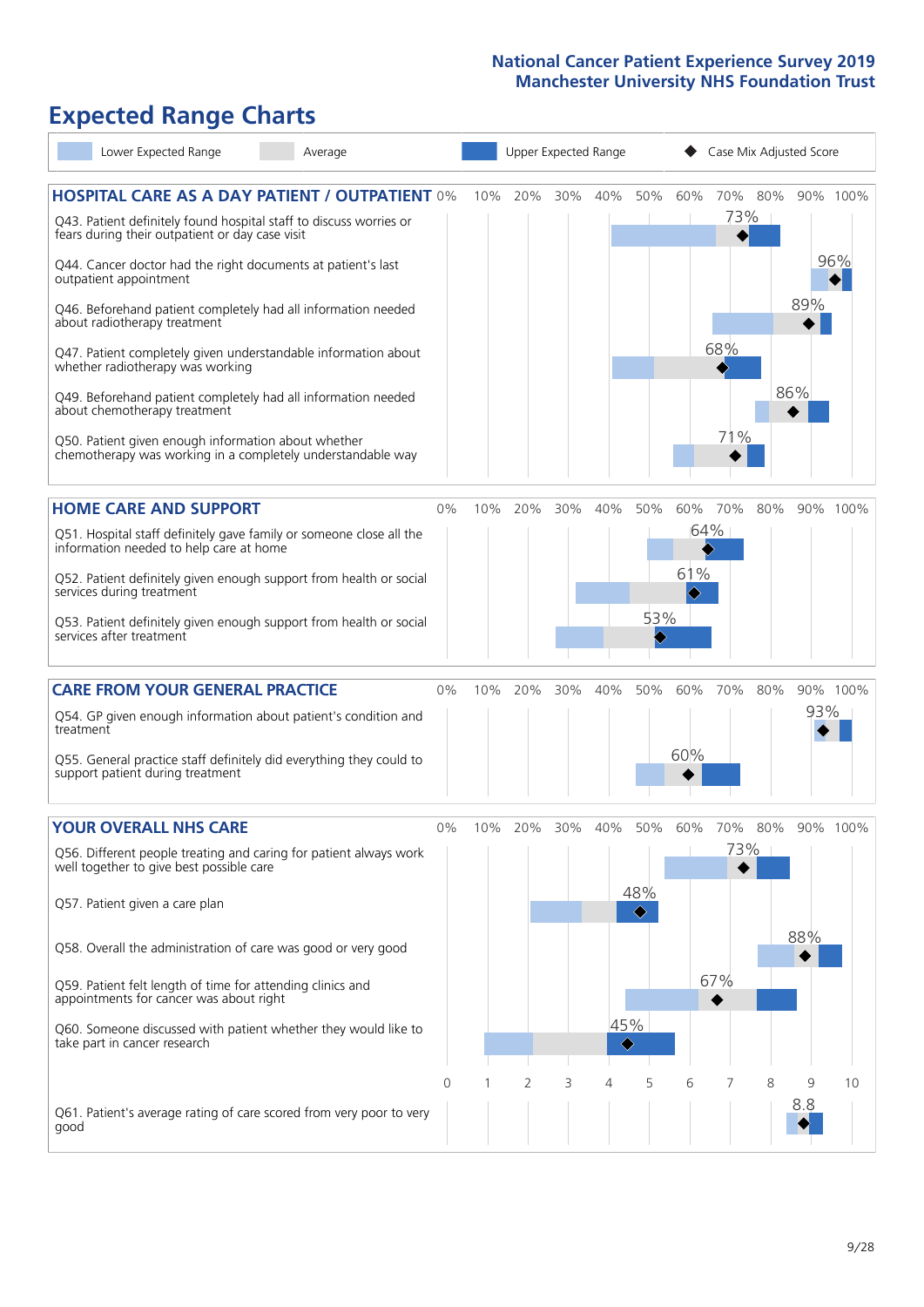# **Comparability Tables**

\* Indicates where a score has been suppressed because there are less than 21 responses.

\*\* No score available for 2018.

 $\triangle$  or  $\nabla$ 

Change 2018-2019: Indicates where 2019 score is significantly higher or lower than 2018 score Change Overall: Indicates significant change overall (2015, 2016, 2017, 2018 and 2019).

Adjusted Score below Lower Expected Range Adjusted Score between Upper and Lower Expected Ranges Adjusted Score above Upper Expected Range

|                                                                             |           |               |           | Unadjusted Scores | Case Mix Adjusted Scores                       |               |                |                                     |                   |
|-----------------------------------------------------------------------------|-----------|---------------|-----------|-------------------|------------------------------------------------|---------------|----------------|-------------------------------------|-------------------|
|                                                                             | 2018<br>n | 2018<br>Score | 2019<br>n | 2019<br>Score     | Change<br>2018- Change<br>2010 Overall<br>2019 | 2019<br>Score | Lower<br>Range | Upper<br>Expected Expected<br>Range | National<br>Score |
| <b>SEEING YOUR GP</b>                                                       |           |               |           |                   |                                                |               |                |                                     |                   |
| Q1. Saw GP once or twice before being told they needed to go<br>to hospital | 487       | 81%           | 426       | 75%               |                                                | 78%           | 75%            | 83%                                 | 79%               |
| Q2. Patient thought they were seen as soon as necessary                     | 780       | 84%           | 672       | 82%               |                                                | 83%           | 81%            | 87%                                 | 84%               |
| <b>DIAGNOSTIC TESTS</b>                                                     |           |               |           |                   |                                                |               |                |                                     |                   |

| -----------------                                                         |      |     |     |     |  |     |     |     |     |
|---------------------------------------------------------------------------|------|-----|-----|-----|--|-----|-----|-----|-----|
| Q5. Received all the information needed about the test                    | $**$ | **  | 583 | 93% |  | 94% | 93% | 97% | 95% |
| Q6. The length of time waiting for the test to be done was<br>about right | 696  | 87% | 593 | 87% |  | 87% | 85% | 91% | 88% |
| Q7. Test results explained in completely understandable way               | 702  | 80% | 592 | 82% |  | 82% | 77% | 83% | 80% |

### **FINDING OUT WHAT WAS WRONG WITH YOU**

| Q10. Patient told they could bring a family member or friend<br>when first told they had cancer | 732 | 80% | 625 | 81% | 81%        | 72%             | 82% | 77% |
|-------------------------------------------------------------------------------------------------|-----|-----|-----|-----|------------|-----------------|-----|-----|
| Q11. Patient felt they were told sensitively that they had cancer                               | 777 | 88% | 684 | 85% | 85%        | 83%             | 88% | 86% |
| Q12. Patient completely understood the explanation of what<br>was wrong                         | 784 | 74% | 684 | 77% | 78%        | 70%             | 77% | 73% |
| Q13. Patient given easy to understand written information<br>about the type of cancer they had  | 695 | 71% | 598 | 75% | <b>77%</b> | 71 <sup>%</sup> | 78% | 74% |

#### **DECIDING THE BEST TREATMENT FOR YOU**

| Q14. Patient felt that treatment options were completely<br>explained                                   | 690  | 84% | 603          | 87% | 87% | 81% | 86% | 83% |
|---------------------------------------------------------------------------------------------------------|------|-----|--------------|-----|-----|-----|-----|-----|
| Q15. Patient felt possible side effects were definitely explained<br>in an understandable way           | 737  | 73% | 643          | 77% | 76% | 69% | 76% | 73% |
| Q16. Patient definitely given practical advice and support in<br>dealing with side effects of treatment | 741  | 71% | 655          | 73% | 73% | 63% | 71% | 67% |
| Q17. Patient definitely told about side effects that could affect<br>them in the future                 | 700  | 59% | $61^{\circ}$ | 63% | 63% | 53% | 61% | 57% |
| Q18. Patient definitely involved as much as they wanted in<br>decisions about care and treatment        | $**$ | **  | 673          | 83% | 83% | 78% | 84% | 81% |

| <b>CLINICAL NURSE SPECIALIST (CNS)</b>                                                    |     |     |     |     |     |     |     |     |
|-------------------------------------------------------------------------------------------|-----|-----|-----|-----|-----|-----|-----|-----|
| Q19. Patient given the name of a CNS who would support them<br>through their treatment    | 764 | 94% | 657 | 94% | 94% | 89% | 95% | 92% |
| Q20. Patient found it very or quite easy to contact their CNS                             | 638 | 88% | 576 | 89% | 88% | 81% | 89% | 85% |
| Q21. Patient got understandable answers to important<br>questions all or most of the time | 592 | 90% | 538 | 90% | 90% | 85% | 90% | 87% |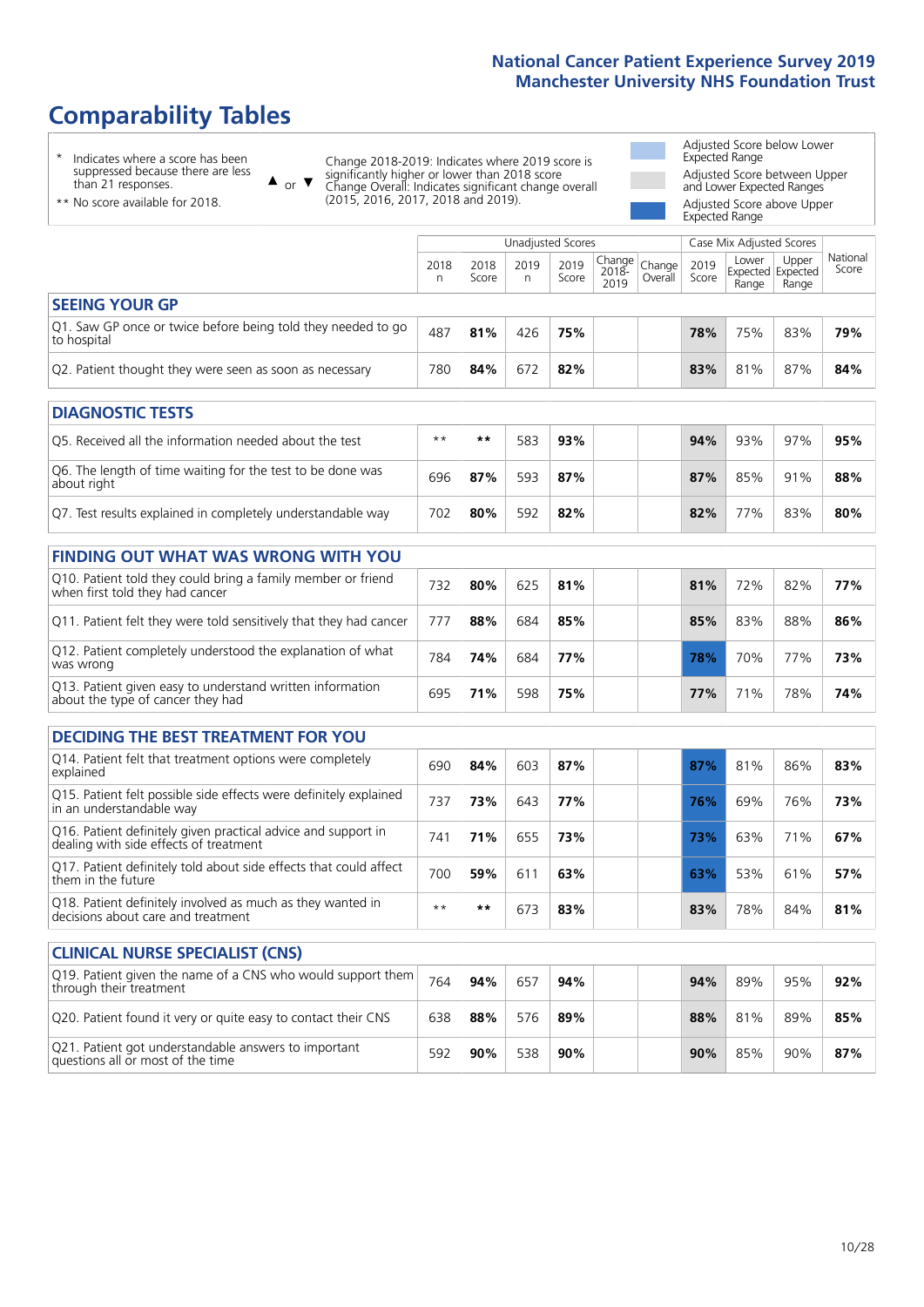# **Comparability Tables**

\* Indicates where a score has been suppressed because there are less than 21 responses.

\*\* No score available for 2018.

 $\triangle$  or  $\nabla$ 

Change 2018-2019: Indicates where 2019 score is significantly higher or lower than 2018 score Change Overall: Indicates significant change overall (2015, 2016, 2017, 2018 and 2019).

Adjusted Score below Lower Expected Range Adjusted Score between Upper and Lower Expected Ranges Adjusted Score above Upper Expected Range

|                                                                                                                   |              |               | <b>Unadjusted Scores</b> |               |                         |                   |               | Case Mix Adjusted Scores            |                |                   |
|-------------------------------------------------------------------------------------------------------------------|--------------|---------------|--------------------------|---------------|-------------------------|-------------------|---------------|-------------------------------------|----------------|-------------------|
|                                                                                                                   | 2018<br>n    | 2018<br>Score | 2019<br>n                | 2019<br>Score | Change<br>2018-<br>2019 | Change<br>Overall | 2019<br>Score | Lower<br>Expected Expected<br>Range | Upper<br>Range | National<br>Score |
| <b>SUPPORT FOR PEOPLE WITH CANCER</b>                                                                             |              |               |                          |               |                         |                   |               |                                     |                |                   |
| Q22. Hospital staff gave information about support or self-help<br>groups for people with cancer                  | 617          | 87%           | 531                      | 90%           |                         |                   | 90%           | 85%                                 | 91%            | 88%               |
| Q23. Hospital staff discussed or gave information about the<br>impact cancer could have on day to day activities  | 535          | 83%           | 463                      | 86%           |                         |                   | 86%           | 81%                                 | 87%            | 84%               |
| Q24. Hospital staff gave information on getting financial help or<br>possible benefits                            | 426          | 63%           | 360                      | 66%           |                         |                   | 64%           | 57%                                 | 69%            | 63%               |
| Q25. Hospital staff told patient they could get free prescriptions                                                | 350          | 83%           | 293                      | 84%           |                         |                   | 83%           | 77%                                 | 87%            | 82%               |
| <b>OPERATIONS</b>                                                                                                 |              |               |                          |               |                         |                   |               |                                     |                |                   |
| Q27. Beforehand, patient had all the information needed about<br>the operation                                    | 547          | 96%           | 463                      | 95%           |                         | ▼                 | 95%           | 94%                                 | 98%            | 96%               |
| Q28. Afterwards, staff completely explained how operation had<br>gone in understandable way                       | 544          | 78%           | 448                      | 82%           |                         |                   | 82%           | 75%                                 | 83%            | 79%               |
| <b>HOSPITAL CARE AS AN INPATIENT</b>                                                                              |              |               |                          |               |                         |                   |               |                                     |                |                   |
| Q30. Hospital staff didn't talk in front of patient as if patient<br>wasn't there                                 | $* *$        | $***$         | 471                      | 84%           |                         |                   | 85%           | 80%                                 | 87%            | 84%               |
| Q31. Patient had confidence and trust in all doctors treating<br>them                                             | $\star\star$ | $***$         | 471                      | 86%           |                         |                   | 87%           | 80%                                 | 87%            | 84%               |
| Q32. Patient's family or someone close definitely felt able to talk<br>to a doctor                                | $* *$        | $***$         | 408                      | 76%           |                         |                   | 75%           | 68%                                 | 77%            | 72%               |
| Q33. Patient had confidence and trust in all the ward nurses<br>treating them                                     | $\star\star$ | $***$         | 469                      | 75%           |                         |                   | 75%           | 69%                                 | 79%            | 74%               |
| Q34. Patient thought there were always or nearly always<br>enough nurses on duty to care for them                 | $* *$        | $***$         | 469                      | 69%           |                         |                   | 69%           | 58%                                 | 71%            | 64%               |
| Q35. All hospital staff asked patient what name they prefer to<br>be called by                                    | $**$         | $***$         | 464                      | 70%           |                         |                   | 69%           | 63%                                 | 78%            | 71%               |
| Q36. Patient always given enough privacy when discussing<br>condition or treatment                                | $* *$        | **            | 468                      | 87%           |                         |                   | 87%           | 81%                                 | 88%            | 85%               |
| Q37. Patient definitely found hospital staff to discuss worries or<br>fears during their inpatient visit          | $**$         | **            | 342                      | 56%           |                         |                   | 56%           | 47%                                 | 57%            | 52%               |
| Q38. Hospital staff definitely did everything they could to help<br>control pain                                  | $* *$        | $***$         | 437                      | 83%           |                         |                   | 83%           | 79%                                 | 86%            | 83%               |
| Q39. Patient always felt they were treated with respect and<br>dignity while in hospital                          | $\star\star$ | **            | 471                      | 89%           |                         |                   | 89%           | 85%                                 | 91%            | 88%               |
| Q40. Patient given clear written information about what should<br>or should not do after leaving hospital         | $**$         | $***$         | 439                      | 89%           |                         |                   | 90%           | 82%                                 | 90%            | 86%               |
| Q41. Hospital staff told patient who to contact if worried about<br>condition or treatment after leaving hospital | $**$         | **            | 446                      | 95%           |                         |                   | 95%           | 92%                                 | 96%            | 94%               |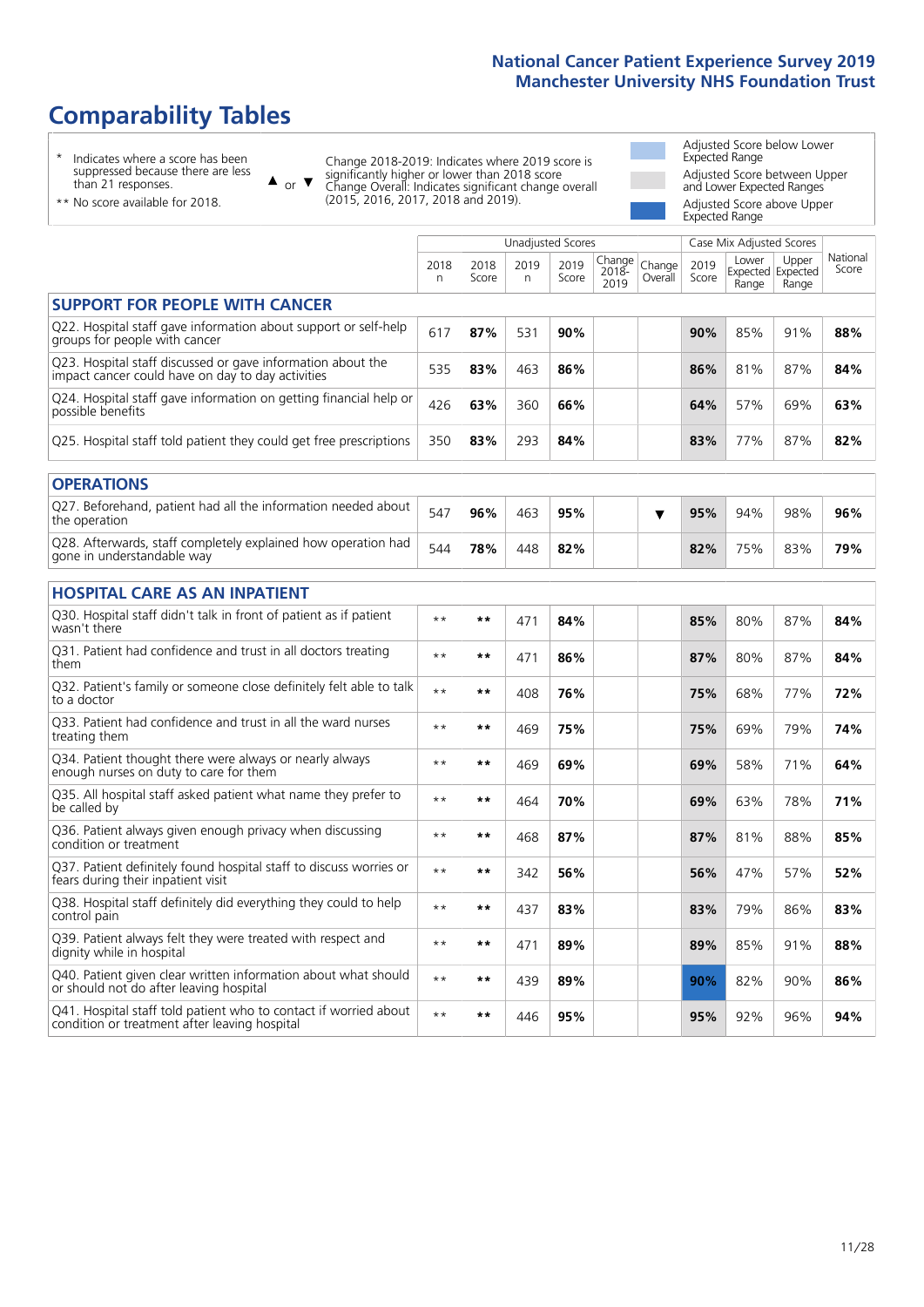# **Comparability Tables**

\* Indicates where a score has been suppressed because there are less than 21 responses.

 $\triangle$  or  $\nabla$ 

Change 2018-2019: Indicates where 2019 score is significantly higher or lower than 2018 score Change Overall: Indicates significant change overall (2015, 2016, 2017, 2018 and 2019).

Adjusted Score below Lower Expected Range Adjusted Score between Upper and Lower Expected Ranges Adjusted Score above Upper Expected Range

|                                                                                                                       |              |               | <b>Unadjusted Scores</b> |               |                         |                   |               | Case Mix Adjusted Scores |                                     |                   |
|-----------------------------------------------------------------------------------------------------------------------|--------------|---------------|--------------------------|---------------|-------------------------|-------------------|---------------|--------------------------|-------------------------------------|-------------------|
|                                                                                                                       | 2018<br>n.   | 2018<br>Score | 2019<br>n.               | 2019<br>Score | Change<br>2018-<br>2019 | Change<br>Overall | 2019<br>Score | Lower<br>Range           | Upper<br>Expected Expected<br>Range | National<br>Score |
| <b>HOSPITAL CARE AS A DAY PATIENT / OUTPATIENT</b>                                                                    |              |               |                          |               |                         |                   |               |                          |                                     |                   |
| Q43. Patient definitely found hospital staff to discuss worries or<br>fears during their outpatient or day case visit | 537          | 70%           | 462                      | 73%           |                         |                   | 73%           | 66%                      | 75%                                 | 71%               |
| Q44. Cancer doctor had the right documents at patient's last<br>outpatient appointment                                | 631          | 95%           | 544                      | 96%           |                         |                   | 96%           | 94%                      | 98%                                 | 96%               |
| Q46. Beforehand patient completely had all information needed<br>about radiotherapy treatment                         | 131          | 87%           | 137                      | 89%           |                         |                   | 89%           | 81%                      | 92%                                 | 86%               |
| Q47. Patient completely given understandable information<br>about whether radiotherapy was working                    | 104          | 52%           | 120                      | 68%           |                         |                   | 68%           | 51%                      | 69%                                 | 60%               |
| Q49. Beforehand patient completely had all information needed<br>about chemotherapy treatment                         | 263          | 86%           | 215                      | 86%           |                         |                   | 86%           | 79%                      | 89%                                 | 84%               |
| Q50. Patient given enough information about whether<br>chemotherapy was working in a completely understandable way    | 236          | 72%           | 196                      | 74%           |                         |                   | 71%           | 61%                      | 74%                                 | 68%               |
| <b>HOME CARE AND SUPPORT</b>                                                                                          |              |               |                          |               |                         |                   |               |                          |                                     |                   |
| Q51. Hospital staff definitely gave family or someone close all<br>the information needed to help care at home        | 658          | 61%           | 580                      | 65%           |                         |                   | 64%           | 56%                      | 64%                                 | 60%               |
| Q52. Patient definitely given enough support from health or<br>social services during treatment                       | 456          | 50%           | 384                      | 60%           | ▲                       |                   | 61%           | 45%                      | 59%                                 | 52%               |
| Q53. Patient definitely given enough support from health or<br>social services after treatment                        | 299          | 45%           | 283                      | 51%           |                         |                   | 53%           | 39%                      | 51%                                 | 45%               |
| <b>CARE FROM YOUR GENERAL PRACTICE</b>                                                                                |              |               |                          |               |                         |                   |               |                          |                                     |                   |
| Q54. GP given enough information about patient's condition<br>and treatment                                           | 606          | 93%           | 549                      | 92%           |                         |                   | 93%           | 93%                      | 97%                                 | 95%               |
| Q55. General practice staff definitely did everything they could<br>to support patient during treatment               | 511          | 58%           | 456                      | 59%           |                         |                   | 60%           | 54%                      | 63%                                 | 58%               |
| <b>YOUR OVERALL NHS CARE</b>                                                                                          |              |               |                          |               |                         |                   |               |                          |                                     |                   |
| Q56. Different people treating and caring for patient always<br>work well together to give best possible care         | $\star\star$ | **            | 663                      | 73%           |                         |                   | 73%           | 69%                      | 77%                                 | 73%               |
| Q57. Patient given a care plan                                                                                        | 606          | 39%           | 540                      | 48%           | ▲                       | ▲                 | 48%           | 33%                      | 42%                                 | 38%               |
| Q58. Overall the administration of care was good or very good                                                         | 779          | 88%           | 678                      | 89%           |                         |                   | 88%           | 86%                      | 92%                                 | 89%               |
| Q59. Patient felt length of time for attending clinics and<br>appointments for cancer was about right                 | 773          | 66%           | 669                      | 67%           |                         |                   | 67%           | 62%                      | 77%                                 | 69%               |
| Q60. Someone discussed with patient whether they would like<br>to take part in cancer research                        | 746          | 40%           | 631                      | 44%           |                         | ▲                 | 45%           | 21%                      | 39%                                 | 30%               |
| Q61. Patient's average rating of care scored from very poor to<br>very good                                           | 758          | 8.7           | 664                      | 8.8           |                         |                   | 8.8           | 8.7                      | 8.9                                 | 8.8               |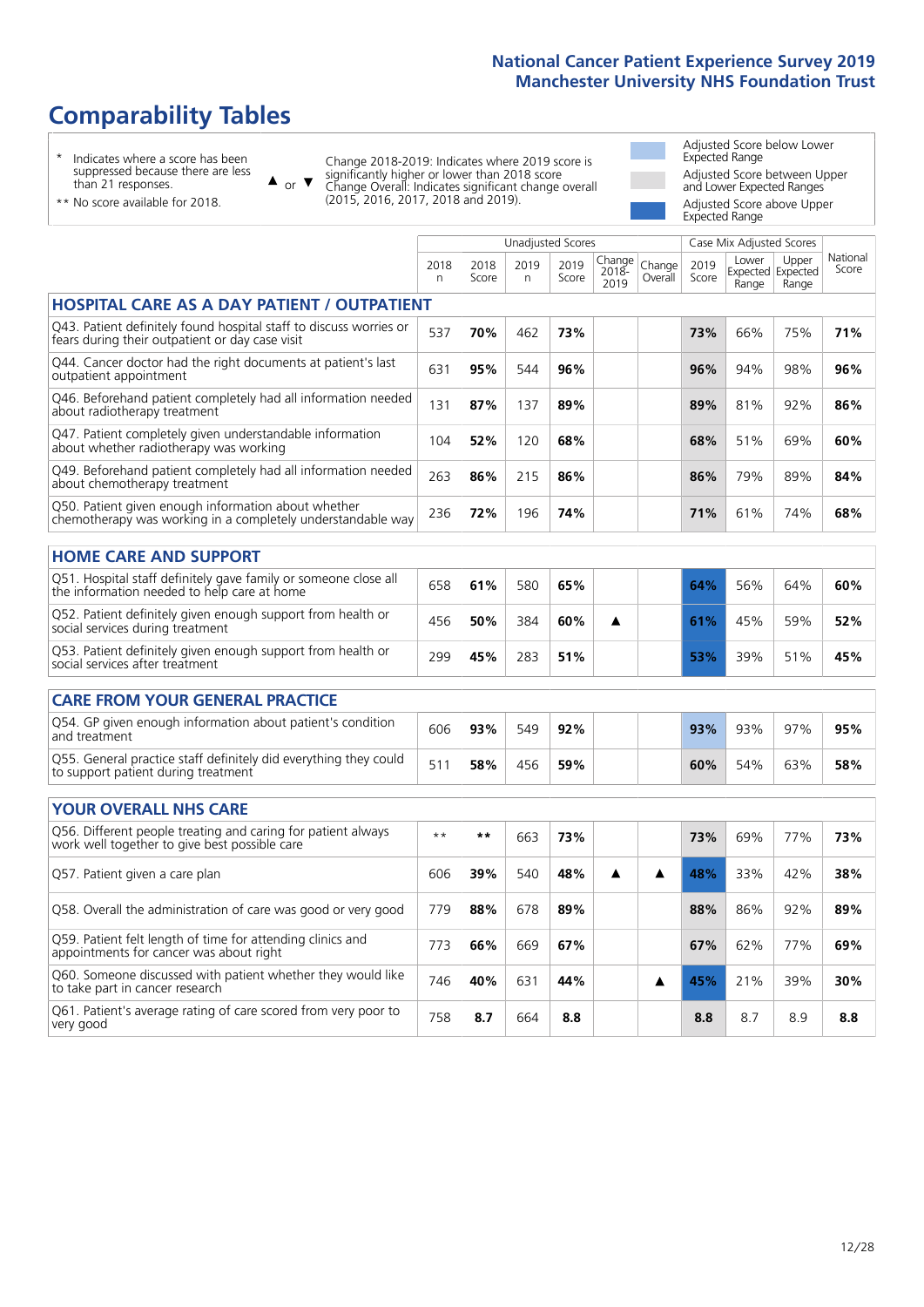# **Tumour Type Tables**

- \* Indicates where a score has been suppressed because there are less than 21 responses.
- n.a. Indicates that there were no respondents for that tumour group.

| <b>SEEING YOUR GP</b><br>Tumour Group                      |            |               |                                                                      |                   |                |                |                                                     |     |          |         |         |                 |                                  |                 |                |
|------------------------------------------------------------|------------|---------------|----------------------------------------------------------------------|-------------------|----------------|----------------|-----------------------------------------------------|-----|----------|---------|---------|-----------------|----------------------------------|-----------------|----------------|
|                                                            |            | Brain.<br>CNS | <b>Breast</b>                                                        | olorectal.<br>LGT | Gynaecological | Haematological | Head and<br>Neck                                    | pun | Prostate | Sarcoma | Skin    | Upper<br>Gastro | $\overline{\sigma}$<br>Jrologica | Other           | All<br>Cancers |
| Q1. Saw GP once or twice before being told they            | Trust      |               | n.a. 98% 76% 79% 58%                                                 |                   |                |                | $\star$                                             |     | 62% 85%  |         | $\star$ |                 |                                  | 92% 67% 75%     |                |
| needed to go to hospital                                   | National I |               | 59%  94%  75%  77%  67%  79%  71%  82%  71%  90%  74%  83%  74%  79% |                   |                |                |                                                     |     |          |         |         |                 |                                  |                 |                |
| Q2. Patient thought they were seen as soon as<br>necessary | Trust      | n.a.          |                                                                      |                   |                |                | 97% 82% 68% 75% 84% 77% 94%                         |     |          | $\star$ | $\star$ |                 |                                  | 88% 77% 83% 82% |                |
|                                                            | National I | 79%           |                                                                      |                   |                |                | 89% 83% 81% 82% 81% 84% 86% 69% 85% 79% 85% 79% 84% |     |          |         |         |                 |                                  |                 |                |

#### **DIAGNOSTIC TESTS** Tumour Group

|                                                   |                                                                  | Brain | <b>Breast</b> | olorectal<br>LGT<br>U | Gynaecological | Haematological | Head and<br>Neck              | Lung | Prostate | Sarcoma | Skin | Upper<br>Gastro | Irological      | Other | All<br>Cancers |
|---------------------------------------------------|------------------------------------------------------------------|-------|---------------|-----------------------|----------------|----------------|-------------------------------|------|----------|---------|------|-----------------|-----------------|-------|----------------|
| Q5. Received all the information needed about     | <b>Trust</b>                                                     | n.a.  |               |                       |                |                | 96% 96% 100% 90% 100% 88% 94% |      |          | $\star$ |      |                 | 91% 95% 93% 93% |       |                |
| the test                                          | National                                                         | 93%   | 95%           | 95%                   |                |                | 93% 95% 93% 95% 95% 93%       |      |          |         | 96%  | 95%             | 95% 95% 95%     |       |                |
| Q6. The length of time waiting for the test to be | Trust                                                            | n.a.  |               | 95% 82%               |                |                | 82% 88% 95% 84% 91%           |      |          |         |      |                 | 79% 84% 76% 87% |       |                |
| done was about right                              | National 84% 91% 88% 86% 89% 88% 87% 87% 81% 87% 84% 87% 86% 88% |       |               |                       |                |                |                               |      |          |         |      |                 |                 |       |                |
| Q7. Test results explained in completely          | <b>Trust</b>                                                     | n.a.  |               |                       |                |                | 85% 84% 93% 83% 91% 75% 84%   |      |          | $\star$ |      |                 | 71% 86% 73% 82% |       |                |
| understandable way                                | National 71% 83% 82% 77% 77% 79% 80% 80% 78% 84% 75% 80% 76% 80% |       |               |                       |                |                |                               |      |          |         |      |                 |                 |       |                |

| <b>FINDING OUT WHAT WAS WRONG WITH YOU</b>                                                     |              |       |               |                       |                |                 |                  |                                 |          | <b>Tumour Group</b> |         |                 |                 |         |                |  |  |  |
|------------------------------------------------------------------------------------------------|--------------|-------|---------------|-----------------------|----------------|-----------------|------------------|---------------------------------|----------|---------------------|---------|-----------------|-----------------|---------|----------------|--|--|--|
|                                                                                                |              | Brain | <b>Breast</b> | olorectal<br>LGT<br>Ū | Gynaecological | Haematological  | Head and<br>Neck | Lung                            | Prostate | Sarcoma             | Skin    | Upper<br>Gastro | Jrological      | Other   | All<br>Cancers |  |  |  |
| Q10. Patient told they could bring a family                                                    | <b>Trust</b> | n.a.  | 88%           | 90%                   |                |                 |                  | 76% 71% 78% 83%                 | 88%      | $\star$             |         |                 | 81% 79% 71% 81% |         |                |  |  |  |
| member or friend when first told they had cancer                                               | National     | 85%   |               | 82% 82%               |                | 71%   71%   71% |                  | 77%                             | 79%      | 73%                 | 69%     |                 | 76% 73%         | 75%     | 77%            |  |  |  |
| Q11. Patient felt they were told sensitively that                                              | Trust        | n.a.  | 89%           | 87%                   |                |                 |                  | 85% 81% 80% 82%                 | 85%      | $\star$             |         | 85%             | 92%             | 89% 85% |                |  |  |  |
| they had cancer                                                                                | National     | 79%   |               |                       |                |                 |                  | 89% 87% 82% 84% 87% 83% 86% 84% |          |                     | 89%     |                 | 81% 84% 83% 86% |         |                |  |  |  |
| Q12. Patient completely understood the                                                         | Trust        | n.a.  | 83%           |                       |                |                 |                  | 76% 88% 67% 88% 79% 77%         |          | $\star$             |         |                 | 67% 81% 77% 77% |         |                |  |  |  |
| explanation of what was wrong                                                                  | National     | 66%   | 77%           | 79%                   | 73%            | 60%             | 78%              |                                 | 76% 79%  | 67%                 | 80%     |                 | 70% 77%         |         | 70% 73%        |  |  |  |
| Q13. Patient given easy to understand written<br>information about the type of cancer they had | Trust        | n.a.  |               | 86% 80%               | 94%            | 82%             | $\star$          | 61% 81%                         |          | $\star$             | $\star$ |                 | 58% 81% 55%     |         | 75%            |  |  |  |
|                                                                                                | National     | 66%   | 78%           | 73%                   |                | 71% 76%         |                  | 69% 67% 83%                     |          | 67%                 | 84%     |                 | 67% 74%         | 65%     | 74%            |  |  |  |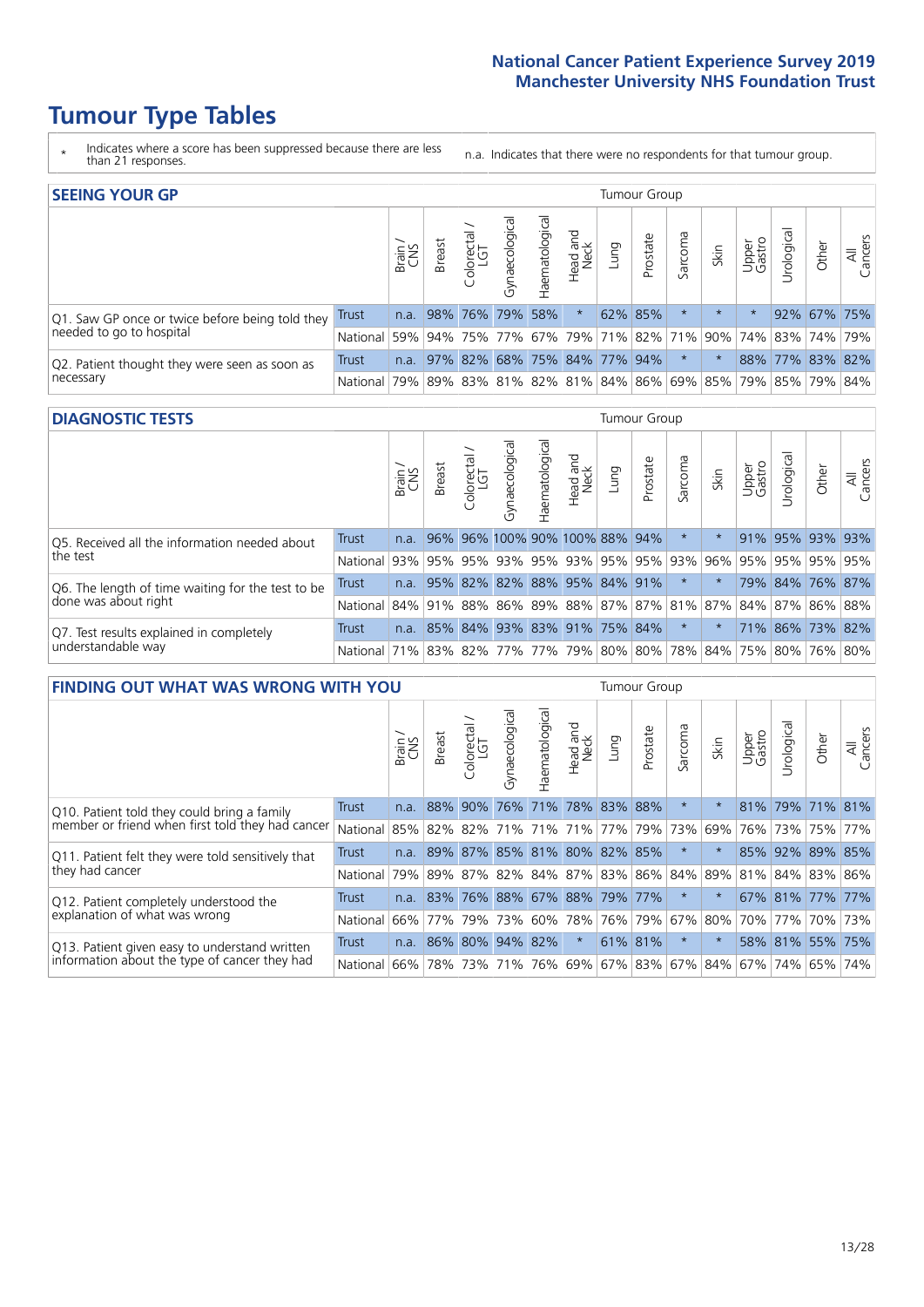# **Tumour Type Tables**

\* Indicates where a score has been suppressed because there are less than 21 responses.

n.a. Indicates that there were no respondents for that tumour group.

| <b>DECIDING THE BEST TREATMENT FOR YOU</b>         |              |       |               |                             |                |                |                        |                     |          | <b>Tumour Group</b> |                                     |                 |                 |             |                |  |
|----------------------------------------------------|--------------|-------|---------------|-----------------------------|----------------|----------------|------------------------|---------------------|----------|---------------------|-------------------------------------|-----------------|-----------------|-------------|----------------|--|
|                                                    |              | Brain | <b>Breast</b> | olorectal<br>LGT<br>Ũ       | Gynaecological | Haematological | ad and<br>Neck<br>Head | Lung                | Prostate | Sarcoma             | Skin                                | Upper<br>Gastro | Jrological      | Other       | All<br>Cancers |  |
| Q14. Patient felt that treatment options were      | <b>Trust</b> | n.a.  |               | 89% 93%                     | 89%            | 87%            | $\star$                | 86%                 | 91%      | $\star$             | $\star$                             | $\star$         |                 | 83% 79%     | 87%            |  |
| completely explained                               | National     | 85%   |               | 85% 85%                     |                | 85% 82%        | 87%                    | 84% 83% 83%         |          |                     | 89%                                 | 81%             |                 | 83% 79% 83% |                |  |
| Q15. Patient felt possible side effects were       | Trust        | n.a.  | 84%           | 76%                         |                |                |                        | 79% 76% 83% 71% 85% |          | $^\star$            |                                     |                 | 77% 71% 67%     |             | 77%            |  |
| definitely explained in an understandable way      | National     | 69%   | 74%           | 76%                         |                | 75% 69%        | 73%                    |                     | 74% 73%  | 73%                 | 77%                                 | 72%             | 71%             | 70% 73%     |                |  |
| Q16. Patient definitely given practical advice and | Trust        | n.a.  | 78%           | 79% 83% 73% 76% 73% 83%     |                |                |                        |                     |          | $\star$             |                                     |                 | 58% 65% 63% 73% |             |                |  |
| support in dealing with side effects of treatment  | National     | 63%   | 70%           | 70%                         |                | 69% 65% 70%    |                        |                     | 69% 65%  | 66%                 | 71%                                 |                 | 66% 63% 64% 67% |             |                |  |
| Q17. Patient definitely told about side effects    | Trust        | n.a.  |               | 71% 61%                     |                |                |                        | 77% 56% 71% 55% 83% |          | $\star$             | $\star$                             |                 | 65% 65% 51% 63% |             |                |  |
| that could affect them in the future               | National     | 62%   | 57%           | 59%                         |                |                |                        | 56% 51% 64% 56% 66% |          | 54%                 | 66%                                 |                 | 53% 56% 52%     |             | 57%            |  |
| Q18. Patient definitely involved as much as they   | Trust        | n.a.  |               | 86% 85% 85% 80% 92% 81% 88% |                |                |                        |                     |          | $\star$             | $\star$                             |                 | 78% 82% 75% 83% |             |                |  |
| wanted in decisions about care and treatment       | National     | 79%   |               |                             |                |                |                        |                     |          |                     | 81% 83% 81% 80% 81% 81% 84% 81% 87% | 79%             |                 | 79% 78% 81% |                |  |

#### **CLINICAL NURSE SPECIALIST (CNS)** Tumour Group

|                                             |          | Brain | <b>Breast</b>   | olorectal<br>LGT<br>$\cup$ | aecologica<br>ĞŘ | $\overline{\sigma}$<br>Ü<br>aematologi | Head and<br>Neck | Lung | Prostate                                    | Sarcoma  | Skin    | Upper<br>Gastro | $\sigma$<br>rologica | Other                                               | All<br>ancers<br>$\cup$ |
|---------------------------------------------|----------|-------|-----------------|----------------------------|------------------|----------------------------------------|------------------|------|---------------------------------------------|----------|---------|-----------------|----------------------|-----------------------------------------------------|-------------------------|
| Q19. Patient given the name of a CNS who    | Trust    | n.a.  |                 | 99% 97%                    | 97%              |                                        | 98% 96% 89% 97%  |      |                                             | $^\star$ |         | 85%             |                      | 87% 93%                                             | 94%                     |
| would support them through their treatment  | National |       |                 |                            |                  |                                        |                  |      |                                             |          |         |                 |                      | 95% 95% 92% 95% 92% 91% 94% 91% 91% 91% 93% 85% 89% | 92%                     |
| Q20. Patient found it very or quite easy to | Trust    | n.a.  |                 | 90% 95%                    | $90\%$           | 92%                                    | $\star$          |      | 87% 81%                                     | $\ast$   | $\star$ |                 |                      | 68% 88% 75% 89%                                     |                         |
| contact their CNS                           | National |       |                 |                            |                  |                                        |                  |      | 86% 84% 88% 85% 87% 86% 86% 80% 86% 90% 85% |          |         |                 |                      | 83% 83%                                             | 85%                     |
| Q21. Patient got understandable answers to  | Trust    | n.a.  |                 |                            | 94% 89% 97%      | 92%                                    | $\star$          |      | 83% 100%                                    | $\ast$   |         |                 |                      | 82% 87% 77%                                         | 90%                     |
| important questions all or most of the time | National |       | 82% 87% 89% 86% |                            |                  |                                        |                  |      |                                             |          |         |                 |                      | 89%   88%   86%   87%   87%   93%   86%   87%   86% | 87%                     |

| <b>SUPPORT FOR PEOPLE WITH CANCER</b>                                                               |                      |       |               |                        |                  |                |                        |      | Tumour Group |         |             |                 |           |         |                |  |  |  |
|-----------------------------------------------------------------------------------------------------|----------------------|-------|---------------|------------------------|------------------|----------------|------------------------|------|--------------|---------|-------------|-----------------|-----------|---------|----------------|--|--|--|
|                                                                                                     |                      | Brain | <b>Breast</b> | olorectal.<br>LGT<br>Ũ | Gynaecological   | Haematological | ad and<br>Neck<br>Head | Lung | Prostate     | Sarcoma | Skin        | Upper<br>Gastro | Jrologica | Other   | All<br>Cancers |  |  |  |
| Q22. Hospital staff gave information about<br>support or self-help groups for people with<br>cancer | <b>Trust</b>         | n.a.  | 95%           |                        | 92% 100% 90%     |                | $\star$                | 90%  | 93%          | $\star$ | $\star$     | $\star$         | 86%       | 75%     | 90%            |  |  |  |
|                                                                                                     | National             | 92%   | 92%           |                        | 88% 87% 86%      |                | 88%                    |      | 87% 91%      | 86%     | 90%         | 88%             | 81%       | 83%     | 88%            |  |  |  |
| Q23. Hospital staff discussed or gave information<br>about the impact cancer could have on day to   | Trust                | n.a.  |               |                        | 92% 91% 100% 85% |                | $\star$                | 84%  | 92%          | $\star$ | $\star$     | $\star$         |           | 76% 69% | 86%            |  |  |  |
| day activities                                                                                      | National             | 84%   |               |                        | 86% 85% 82%      | 84%            | 84%                    |      | 83% 88%      | 81%     | 86%         | 83%             | 78%       | 79%     | 84%            |  |  |  |
| Q24. Hospital staff gave information on getting                                                     | Trust                | n.a.  |               | 63% 73%                | $\star$          | 81%            | $\star$                | 60%  | $\star$      | $\star$ | n.a.        | $\star$         | $\star$   | 52%     | 66%            |  |  |  |
| financial help or possible benefits                                                                 | National             | 78%   |               | 68% 61%                | 66%              |                | 61% 67%                | 72%  | 55%          | 64%     | 60%         | 64%             | 47%       | 59%     | 63%            |  |  |  |
| Q25. Hospital staff told patient they could get                                                     | Trust                | n.a.  | 84%           | 92%                    | $\star$          | 93%            | $\ast$                 | 73%  | $\star$      | $\star$ | $\star$     | $\star$         | $\star$   | $\ast$  | 84%            |  |  |  |
| free prescriptions                                                                                  | National 82% 81% 83% |       |               |                        | 79%              |                | 87% 84% 86% 80%        |      |              |         | 78% 71% 84% |                 |           | 73% 81% | 82%            |  |  |  |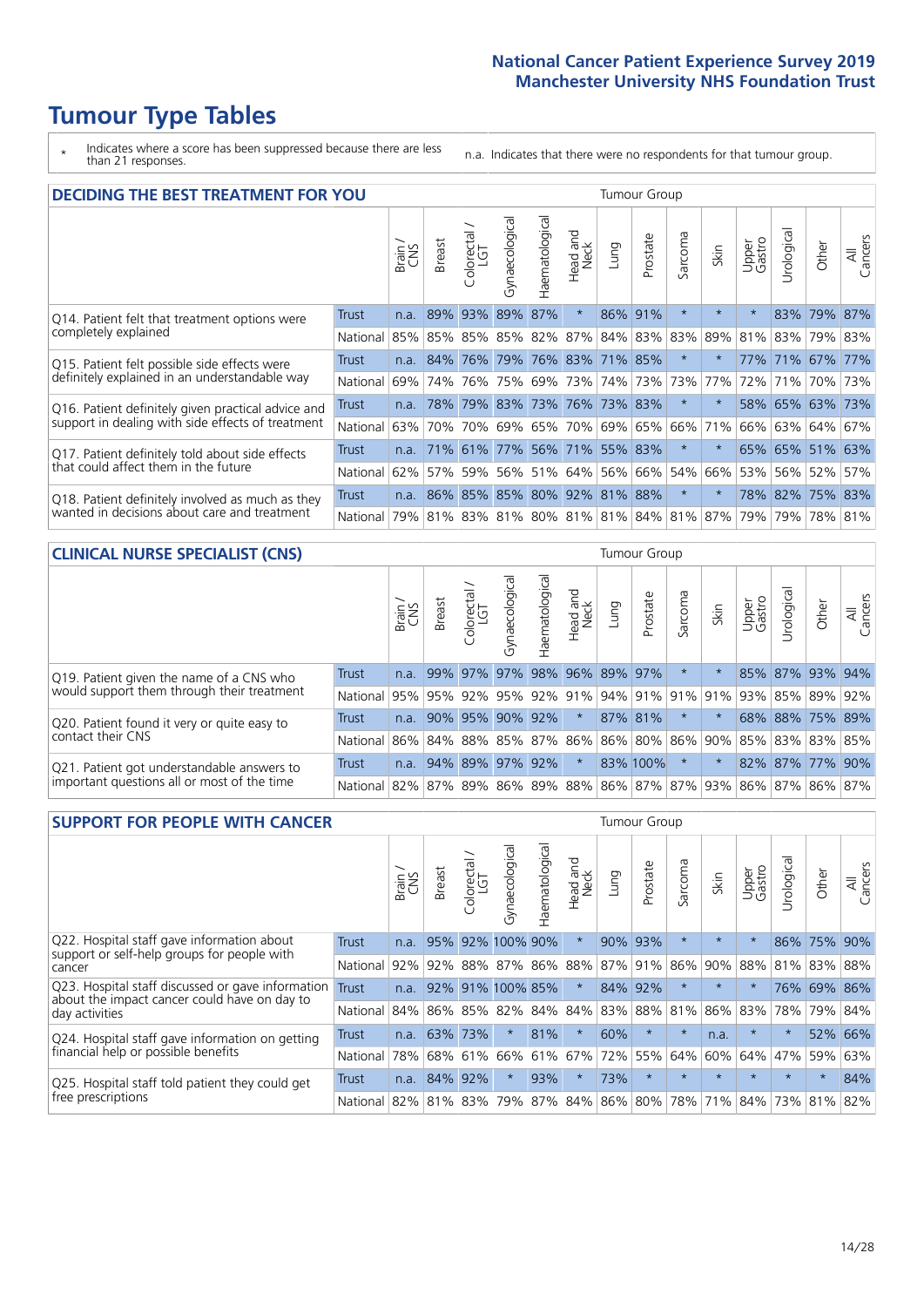# **Tumour Type Tables**

- \* Indicates where a score has been suppressed because there are less than 21 responses.
- n.a. Indicates that there were no respondents for that tumour group.

| <b>OPERATIONS</b>                                                                           |              |        |               |                        |                                     |                |                                 |      | Tumour Group |         |                             |                 |            |              |                |  |  |  |
|---------------------------------------------------------------------------------------------|--------------|--------|---------------|------------------------|-------------------------------------|----------------|---------------------------------|------|--------------|---------|-----------------------------|-----------------|------------|--------------|----------------|--|--|--|
|                                                                                             |              | Brain  | <b>Breast</b> | iolorectal<br>LGT<br>Ü | $\overline{\sigma}$<br>Gynaecologic | Haematological | Head and<br>Neck                | Lung | Prostate     | Sarcoma | Skin                        | Upper<br>Gastro | Jrological | Other        | All<br>Cancers |  |  |  |
| Q27. Beforehand, patient had all the information                                            | <b>Trust</b> | n.a.   |               | 97% 95%                | 97%                                 | $\star$        | 100% 90%                        |      | $\star$      | $\star$ | $\star$                     | $\star$         |            | 100% 94% 95% |                |  |  |  |
| needed about the operation                                                                  | National     | $96\%$ | 97% 96%       |                        |                                     |                | 96% 94% 96% 95% 97% 95% 96% 96% |      |              |         |                             |                 |            | 95% 95% 96%  |                |  |  |  |
| Q28. Afterwards, staff completely explained how<br>operation had gone in understandable way | <b>Trust</b> | n.a.   | 83% 89% 91%   |                        |                                     | *              | $\ast$                          | 75%  | $\star$      | $\star$ | $\star$                     | $\star$         |            | 86% 80% 82%  |                |  |  |  |
|                                                                                             | National     | 76%    |               | 79% 83%                |                                     |                | 79%   78%   79%                 |      |              |         | 79%   78%   80%   82%   79% |                 |            | 76% 77%      | 79%            |  |  |  |

#### **HOSPITAL CARE AS AN INPATIENT** Tumour Group

|                                                                                                   |              | Brain | Breast | $\overline{\phantom{0}}$<br>Colorectal /<br>LGT | Gynaecological  | Haematological | Head and<br>Neck | Lung | Prostate | Sarcoma | Skin    | Upper<br>Gastro | Urological                  | Other       | All<br>Cancers |
|---------------------------------------------------------------------------------------------------|--------------|-------|--------|-------------------------------------------------|-----------------|----------------|------------------|------|----------|---------|---------|-----------------|-----------------------------|-------------|----------------|
| Q30. Hospital staff didn't talk in front of patient                                               | <b>Trust</b> | n.a.  |        | 84% 91% 88%                                     |                 | 80%            | $\star$          | 83%  | $\star$  | $\star$ | $\star$ | 77%             | 79%                         | 78% 84%     |                |
| as if patient wasn't there                                                                        | National     | 81%   | 86%    | 81%                                             | 83%             | 84%            | 83%              | 81%  | 88%      | 86%     | 86%     | 81%             | 83%                         | 82%         | 84%            |
| Q31. Patient had confidence and trust in all                                                      | <b>Trust</b> | n.a.  | 92%    | 89%                                             | 94% 84%         |                | $\star$          | 83%  | $\star$  | $\star$ | $\star$ |                 | 73% 89%                     | 73% 86%     |                |
| doctors treating them                                                                             | National     | 82%   |        | 83% 85%                                         |                 | 83% 82%        | 87%              | 83%  | 89%      | 86%     | 85%     |                 | 81% 85%                     | 80% 84%     |                |
| Q32. Patient's family or someone close definitely                                                 | <b>Trust</b> | n.a.  |        | 71% 73%                                         | 79%             | 72%            | $\star$          | 74%  | $\star$  | $\star$ | $\star$ |                 | 67% 84%                     | 79%         | 76%            |
| felt able to talk to a doctor                                                                     | National     | 67%   | 72%    | 73%                                             | 72%             | 74%            | 75%              | 74%  | 72%      | 71%     | 74%     |                 | 73% 71%                     | 69%         | 72%            |
| Q33. Patient had confidence and trust in all the                                                  | <b>Trust</b> | n.a.  |        |                                                 | 79% 70% 79% 68% |                | $\star$          | 80%  | $\star$  | $\star$ | $\star$ |                 | 73% 68% 78% 75%             |             |                |
| ward nurses treating them                                                                         | National     | 72%   | 73%    | 72%                                             |                 | 71% 77%        | 75%              | 77%  | 79%      | 74%     | 75%     |                 | 73% 77%                     | 69%         | 74%            |
| Q34. Patient thought there were always or nearly<br>always enough nurses on duty to care for them | <b>Trust</b> | n.a.  | 75%    | 57%                                             | 58%             | 63%            | $\star$          | 79%  | $\star$  | $\star$ | $\star$ | 68%             | 58%                         | 70%         | 69%            |
|                                                                                                   | National     | 68%   | 64%    | 62%                                             | 63%             | 63%            | 65%              | 68%  | 72%      | 65%     | 70%     | 65%             | 66%                         | 60%         | 64%            |
| Q35. All hospital staff asked patient what name                                                   | Trust        | n.a.  | 57%    |                                                 | 72% 76% 68%     |                | $\star$          | 79%  | $\star$  | $\star$ | $\star$ |                 | 82% 73% 62% 70%             |             |                |
| they prefer to be called by                                                                       | National     | 68%   | 62%    | 74%                                             |                 | 65% 72%        | 71%              | 76%  | 72%      | 74%     | 70%     | 78%             | 76%                         | 69%         | 71%            |
| Q36. Patient always given enough privacy when                                                     | Trust        | n.a.  |        | 83% 82% 85%                                     |                 | 89%            | $\star$          | 88%  | $\star$  | $\star$ | $\star$ | 86%             |                             | 79% 89% 87% |                |
| discussing condition or treatment                                                                 | National     | 78%   |        |                                                 | 84% 85% 81% 86% |                | 87%              | 84%  | 88%      | 84%     | 84%     | 84%             | 85%                         | 82% 85%     |                |
| Q37. Patient definitely found hospital staff to                                                   | <b>Trust</b> | n.a.  | 47%    |                                                 | 66% 70% 69%     |                | $\star$          | 53%  | $\star$  | $\star$ | $\star$ | $\star$         |                             | 33% 52%     | 56%            |
| discuss worries or fears during their inpatient visit                                             | National     | 45%   |        |                                                 | 51% 55% 51% 56% |                | 52%              | 49%  | 53%      | 54%     | 51% 53% |                 | 49%                         | 46% 52%     |                |
| Q38. Hospital staff definitely did everything they                                                | Trust        | n.a.  |        |                                                 | 80% 82% 94% 77% |                | $\star$          | 86%  | $\star$  | $\star$ | $\star$ | $\star$         |                             | 71% 86% 83% |                |
| could to help control pain                                                                        | National     | 85%   | 83%    | 84%                                             |                 | 82% 82%        | 80%              | 84%  | 85%      | 83%     | 85%     | 82%             | 81%                         | 82% 83%     |                |
| Q39. Patient always felt they were treated with                                                   | Trust        | n.a.  | 85%    |                                                 | 88% 94% 90%     |                | $\star$          | 89%  | $\star$  | $\star$ | $\star$ |                 | 86% 87% 89% 89%             |             |                |
| respect and dignity while in hospital                                                             | National     | 85%   | 87%    | 87%                                             |                 | 85% 89%        | 87%              | 88%  | 91%      | 89%     | 89%     | 88%             | 90%                         | 86% 88%     |                |
| Q40. Patient given clear written information<br>about what should or should not do after leaving  | <b>Trust</b> | n.a.  | 95%    |                                                 | 96% 97% 85%     |                | $\star$          | 86%  | $\star$  | $\star$ | $\star$ | $\star$         |                             | 82% 91%     | 89%            |
| hospital                                                                                          | National     | 80%   | 89%    |                                                 | 86% 86% 83%     |                | 87%              | 82%  | 91%      | 85%     | 90%     | 82%             | 87%                         | 83% 86%     |                |
| Q41. Hospital staff told patient who to contact<br>if worried about condition or treatment after  | <b>Trust</b> | n.a.  | 98%    |                                                 | 98% 100% 98%    |                | $\star$          | 91%  | $\star$  | $\star$ | $\star$ |                 | 86% 90% 97%                 |             | 95%            |
| leaving hospital                                                                                  | National     | 94%   |        |                                                 | 95% 95% 93% 96% |                |                  |      |          |         |         |                 | 93% 92% 96% 94% 95% 92% 92% | 93% 94%     |                |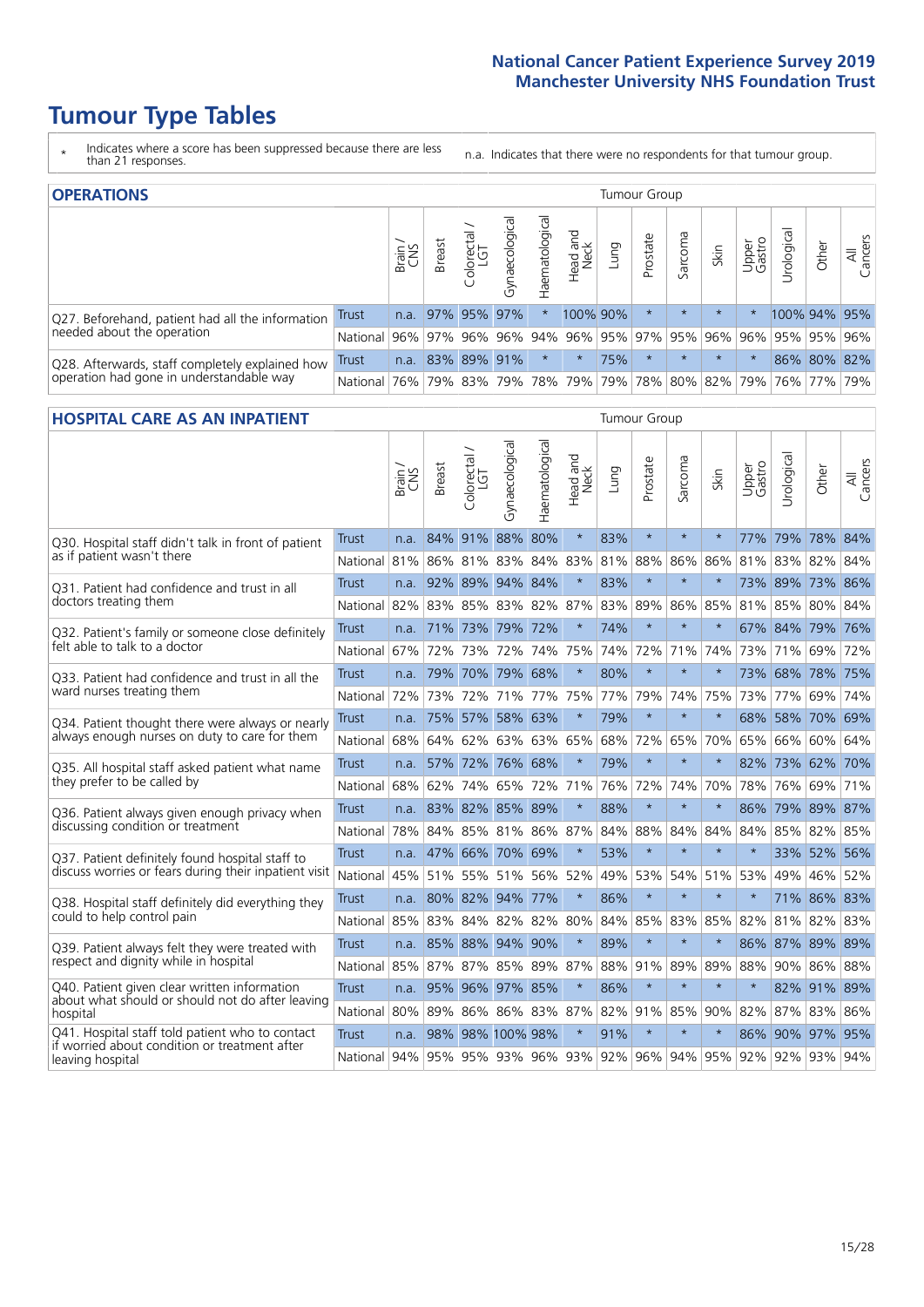# **Tumour Type Tables**

- \* Indicates where a score has been suppressed because there are less than 21 responses.
- n.a. Indicates that there were no respondents for that tumour group.

| <b>HOSPITAL CARE AS A DAY PATIENT / OUTPATIENT</b>                                                                    |              |       |               |                            |                |                |                         |         | <b>Tumour Group</b> |         |         |                 |            |         |                |  |  |  |  |  |  |
|-----------------------------------------------------------------------------------------------------------------------|--------------|-------|---------------|----------------------------|----------------|----------------|-------------------------|---------|---------------------|---------|---------|-----------------|------------|---------|----------------|--|--|--|--|--|--|
|                                                                                                                       |              | Brain | <b>Breast</b> | ╮<br>olorectal<br>LGT<br>Ũ | Gynaecological | Haematological | ead and<br>Neck<br>Head | Lung    | Prostate            | Sarcoma | Skin    | Upper<br>Gastro | Urological | Other   | All<br>Cancers |  |  |  |  |  |  |
| Q43. Patient definitely found hospital staff to                                                                       | <b>Trust</b> | n.a.  | 73%           | 69%                        | 79%            | 77%            | $\star$                 | 71%     | 95%                 | $\star$ | $\star$ | $\star$         | $\star$    | 68%     | 73%            |  |  |  |  |  |  |
| discuss worries or fears during their outpatient or<br>day case visit                                                 | National     | 66%   | 68%           | 73%                        | 70%            | 73%            | 72%                     | 70%     | 74%                 | 72%     | 72%     | 71%             | 67%        | 68%     | 71%            |  |  |  |  |  |  |
| Q44. Cancer doctor had the right documents at<br>patient's last outpatient appointment                                | Trust        | n.a.  | 97%           |                            | 98% 100% 97%   |                | $\star$                 |         | 95% 100%            | $\ast$  |         | $\star$         | 94%        | 92%     | 96%            |  |  |  |  |  |  |
|                                                                                                                       | National     | 94%   | 96%           | 96%                        | 96%            | 97%            | 96%                     | 96%     | 96%                 | 96%     | 96%     | 94%             | 96%        | 95%     | 96%            |  |  |  |  |  |  |
| Q46. Beforehand patient completely had                                                                                | Trust        | n.a.  | 98%           | $\star$                    |                |                | $\star$                 | 79%     | $\star$             | n.a.    |         | $\star$         | $\star$    | $\star$ | 89%            |  |  |  |  |  |  |
| all information needed about radiotherapy<br>treatment                                                                | National     | 91%   | 88%           | 83%                        | 88%            | 84%            | 86%                     | 86%     | 88%                 | 88%     | 84%     | 86%             | 83%        | 84%     | 86%            |  |  |  |  |  |  |
| Q47. Patient completely given understandable                                                                          | Trust        | n.a.  | 87%           | $\star$                    | $\star$        |                | $\star$                 | 48%     | $\star$             | n.a.    | $\star$ | $\star$         | $\star$    | $\star$ | 68%            |  |  |  |  |  |  |
| information about whether radiotherapy was<br>working                                                                 | National     | 56%   | 60%           | 57%                        | 61%            | 62%            | 63%                     | 59%     | 60%                 | 67%     | 57%     | 52%             | 59%        | 59%     | 60%            |  |  |  |  |  |  |
| Q49. Beforehand patient completely had all                                                                            | Trust        | n.a.  | 82%           | $\star$                    | $\star$        | 90%            | $\star$                 | 85%     | $\star$             | n.a.    | n.a.    | $\star$         | $^\star$   | $\ast$  | 86%            |  |  |  |  |  |  |
| information needed about chemotherapy<br>treatment                                                                    | National     | 80%   | 82%           | 86%                        | 87%            | 85%            | 79%                     | 84%     | 86%                 | 86%     | 90%     | 84%             | 85%        | 85%     | 84%            |  |  |  |  |  |  |
| Q50. Patient given enough information about<br>whether chemotherapy was working in a<br>completely understandable way | Trust        | n.a.  | $\star$       |                            |                | 80%            | n.a.                    | 71%     | $\star$             | n.a.    | n.a.    | $\star$         |            | $\star$ | 74%            |  |  |  |  |  |  |
|                                                                                                                       | National     | 54%   | 62%           | 64%                        | 68%            | 75%            |                         | 57% 67% | 66%                 | 71%     | 79%     | 61%             | 68%        | 69%     | 68%            |  |  |  |  |  |  |

#### **HOME CARE AND SUPPORT** Tumour Group

|                                                                                                                   |              | Brain | <b>Breast</b> | Colorectal<br>LGT | ᢛ<br>Gynaecologic | Haematological | ad and<br>Neck<br>Head  | Lung | Prostate | Sarcoma         | Skin    | Upper<br>Gastro | Urological | Other       | All<br>Cancers |
|-------------------------------------------------------------------------------------------------------------------|--------------|-------|---------------|-------------------|-------------------|----------------|-------------------------|------|----------|-----------------|---------|-----------------|------------|-------------|----------------|
| Q51. Hospital staff definitely gave family or<br>someone close all the information needed to<br>help care at home | <b>Trust</b> | n.a.  |               | 68% 58%           |                   |                | 71% 69% 68% 60% 81%     |      |          | $\ast$          |         | 48%             |            | 63% 62% 65% |                |
|                                                                                                                   | National     | 58%   |               | 58% 63%           | 57%               |                | $ 62\% 67\% 59\% 61\% $ |      |          |                 | 62% 65% | 60%             |            | 59% 55%     | 60%            |
| Q52. Patient definitely given enough support<br>from health or social services during treatment                   | Trust        | n.a.  |               | 63% 77%           | $\star$           | 60%            | $\star$                 | 53%  | $\star$  |                 | $\star$ | $\star$         |            | 58% 61% 60% |                |
|                                                                                                                   | National     | 42%   | 52%           | 60%               |                   | 45% 51%        | 59%                     |      |          | 50% 48% 53% 57% |         | 54%             |            | 48% 51%     | 52%            |
| Q53. Patient definitely given enough support<br>from health or social services after treatment                    | Trust        | n.a.  | 38%           | 79%               |                   | 56%            | $\star$                 | 38%  | $\star$  | $\star$         | $\star$ | $\star$         | $\star$    | 57%         | 51%            |
|                                                                                                                   | National     | 39%   |               | 41% 53%           | 39%               | $ 43\% $       | 56%                     | 40%  | 46%      |                 | 48% 59% | 47%             | 44%        | 44%         | 45%            |

| <b>CARE FROM YOUR GENERAL PRACTICE</b>                                                                     |                      |        |               |                        |               |                                     |                  |      |          | Tumour Group |         |                 |                                                                 |             |                |  |  |  |  |
|------------------------------------------------------------------------------------------------------------|----------------------|--------|---------------|------------------------|---------------|-------------------------------------|------------------|------|----------|--------------|---------|-----------------|-----------------------------------------------------------------|-------------|----------------|--|--|--|--|
|                                                                                                            |                      | Brain, | <b>Breast</b> | ー<br>Colorectal<br>LGT | Gynaecologica | $\overline{\sigma}$<br>Haematologic | Head and<br>Neck | Lung | Prostate | Sarcoma      | Skin    | Upper<br>Gastro | Urological                                                      | Other       | All<br>Cancers |  |  |  |  |
| Q54. GP given enough information about                                                                     | Trust                | n.a.   |               | 94% 94%                |               | 97% 93%                             | $\star$          |      | 87% 94%  |              | $\star$ | $\star$         |                                                                 | 93% 91% 92% |                |  |  |  |  |
| patient's condition and treatment                                                                          | National 91% 96% 95% |        |               |                        |               | 95% 96% 94% 94% 96% 94% 96%         |                  |      |          |              |         |                 | 93% 95% 94% 95%                                                 |             |                |  |  |  |  |
| Q55. General practice staff definitely did<br>everything they could to support patient during<br>treatment | Trust                | n.a.   |               | 62% 73%                |               | 54% 57%                             | $\star$          |      | 52% 65%  |              | $\star$ | $\star$         |                                                                 | 48% 62% 59% |                |  |  |  |  |
|                                                                                                            | National 55% 58% 59% |        |               |                        |               |                                     |                  |      |          |              |         |                 | 56%   56%   59%   56%   64%   56%   65%   59%   59%   55%   58% |             |                |  |  |  |  |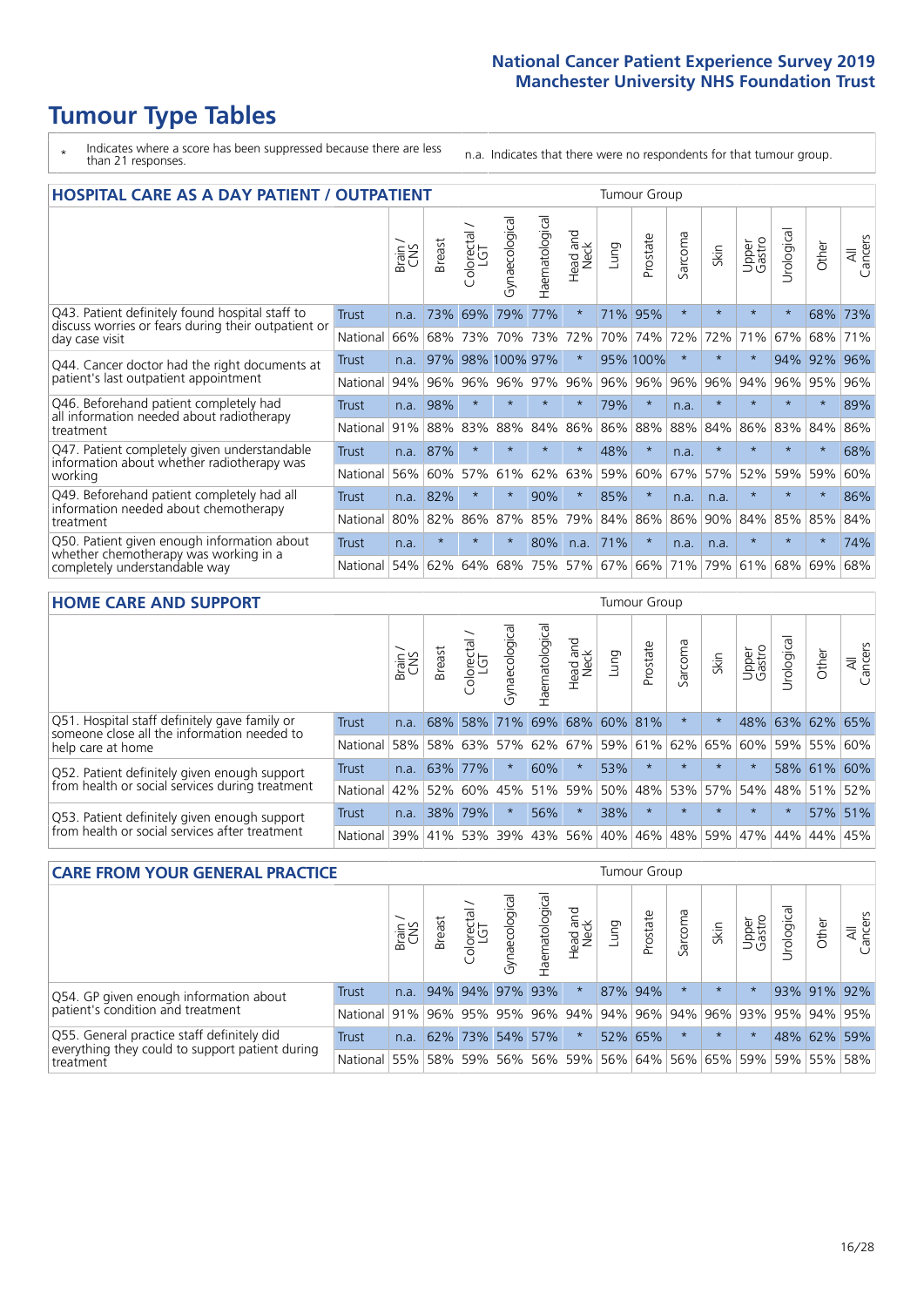# **Tumour Type Tables**

- \* Indicates where a score has been suppressed because there are less than 21 responses.
- n.a. Indicates that there were no respondents for that tumour group.

#### **YOUR OVERALL NHS CARE** THE TWO CONTROLLER THE THE THROUP CHANGE THE TUMOUR GROUP

|                                                                             |              | Brain<br>CNS | Breast | Colorectal | Gynaecological | Haematological | Head and<br>Neck            | Lung    | Prostate | Sarcoma | Skin    | Upper<br>Gastro | Urologica | Other       | All<br>Cancers |
|-----------------------------------------------------------------------------|--------------|--------------|--------|------------|----------------|----------------|-----------------------------|---------|----------|---------|---------|-----------------|-----------|-------------|----------------|
| Q56. Different people treating and caring for                               | <b>Trust</b> | n.a.         | 76%    | 74%        | 76%            | 80%            | 84%                         | 65%     | 94%      | $\star$ | $\star$ | 56%             | 73%       | 67%         | 73%            |
| patient always work well together to give best<br>possible care             | National     | 60%          |        | 73% 73%    | 69%            | 75%            | 73%                         |         | 73% 75%  | 70%     | 79%     | 69%             | 74%       | 68%         | 73%            |
| Q57. Patient given a care plan                                              | <b>Trust</b> | n.a.         |        | 55% 55%    |                |                | 36% 41% 45%                 | 53% 75% |          | $\star$ | $\ast$  | 41% 35%         |           | 39% 48%     |                |
|                                                                             | National     | 36%          | 41%    | 40%        | 34%            | $36\%$         | 39%                         | 36%     | 40%      | 34%     | 44%     | 36%             | 33%       | 31%         | 38%            |
| Q58. Overall the administration of care was good                            | Trust        | n.a.         | 95%    | 90%        |                |                | 91% 87% 100% 85% 97%        |         |          | $\star$ | $\star$ | 88%             | 82%       | 85% 89%     |                |
| or very good                                                                | National     | 85%          |        | 90% 88%    |                |                | 87% 91% 90%                 |         | 90% 88%  | 88%     | 90%     | 86%             |           | 85% 87% 89% |                |
| Q59. Patient felt length of time for attending                              | Trust        | n.a.         |        |            |                |                | 70% 72% 65% 66% 48% 66% 71% |         |          | $\star$ | $\ast$  | 50% 67%         |           | 70% 67%     |                |
| clinics and appointments for cancer was about<br>right                      | National     | 58%          | 68%    | 73%        | 66%            | 66%            | 71%                         | 71%     | 76%      | 68%     | 73%     | 66%             | 75%       | 64%         | 69%            |
| Q60. Someone discussed with patient whether                                 | Trust        | n.a.         | 54%    | 42%        | 45%            | 52%            | 12%                         | 53%     | 44%      | $\star$ | $\star$ | 48%             | 19%       | 33%         | 44%            |
| they would like to take part in cancer research                             | National     | 42%          | $30\%$ | 32%        | 31%            | 33%            | 21%                         | 34%     | 31%      | 36%     | 20%     | 36%             | 21%       | 32%         | 30%            |
| Q61. Patient's average rating of care scored from<br>very poor to very good | Trust        | n.a.         | 9.1    | 9.0        | 9.4            | 9.0            | 9.0                         | 8.4     | 9.1      | $\star$ | $\star$ | 7.9             | 8.8       | 8.3         | 8.8            |
|                                                                             | National     | 8.6          | 8.9    | 8.8        | 8.7            | 8.9            | 8.8                         | 8.8     | 8.8      | 8.8     | 8.9     | 8.7             | 8.7       | 8.7         | 8.8            |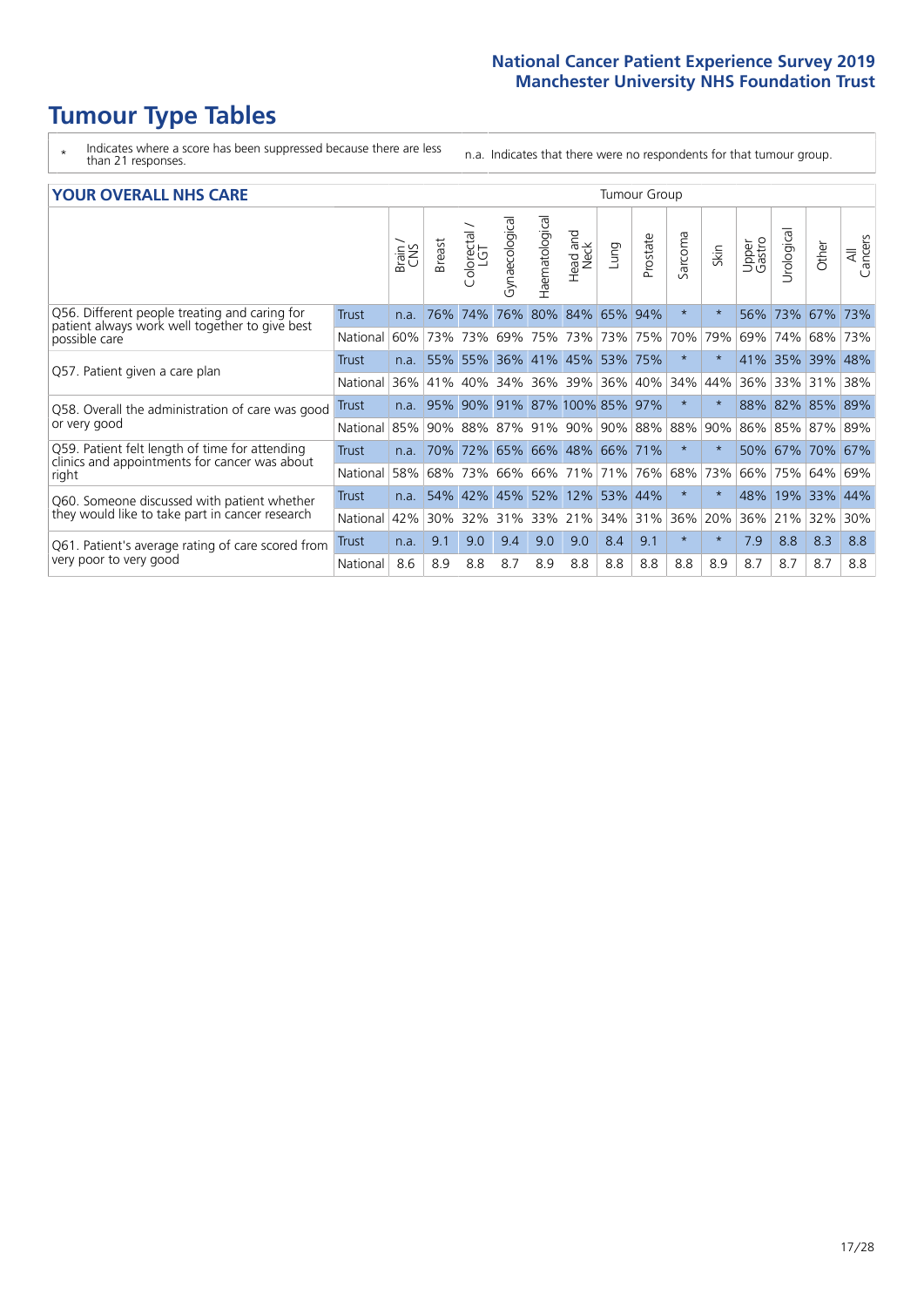### **Year on Year Charts**





#### **DIAGNOSTIC TESTS**





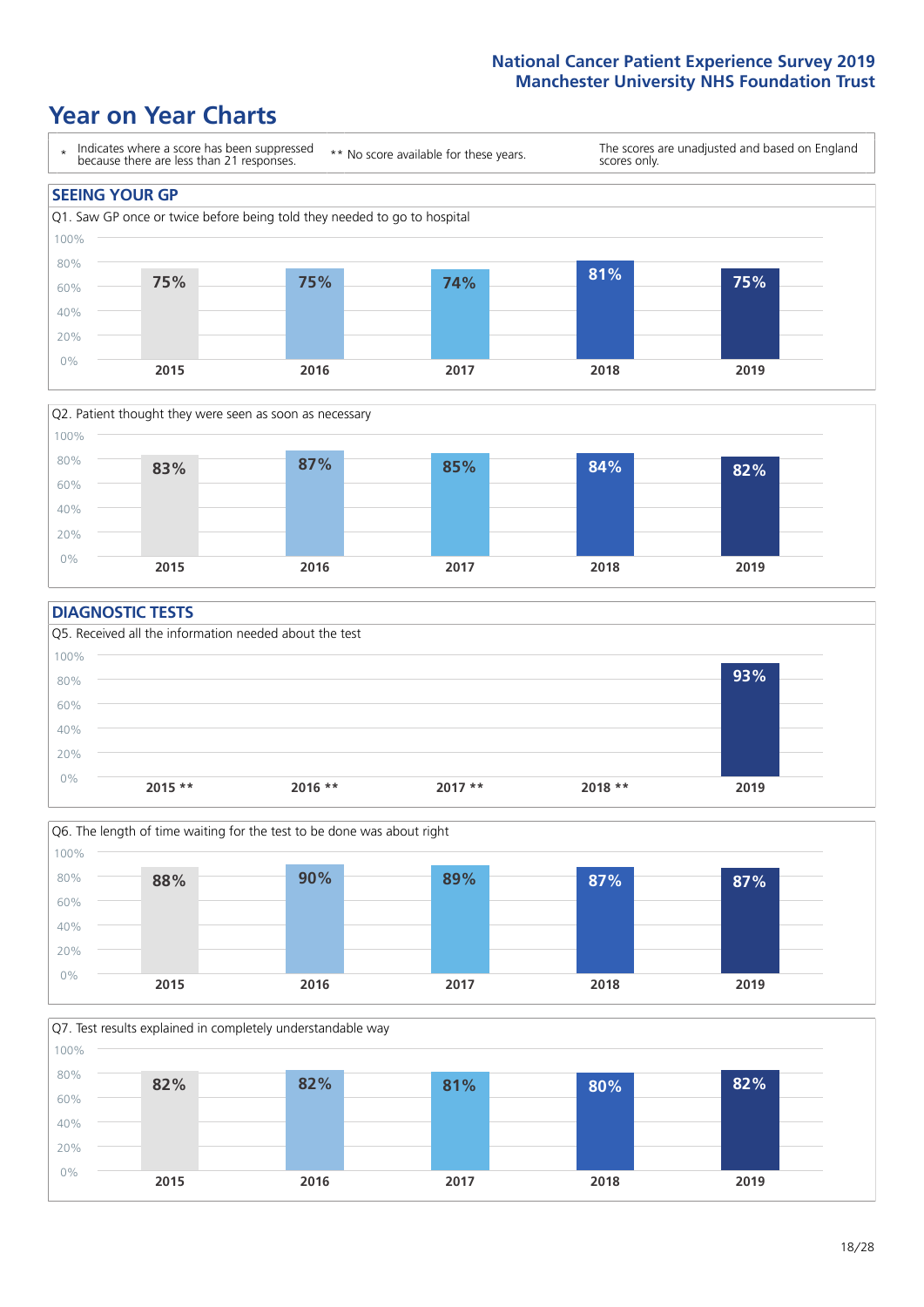## **Year on Year Charts**









#### **DECIDING THE BEST TREATMENT FOR YOU** Q14. Patient felt that treatment options were completely explained 0% 20% 40% 60% 80% 100% **2015 2016 2017 2018 2019 83% 86% 85% 84% 87%**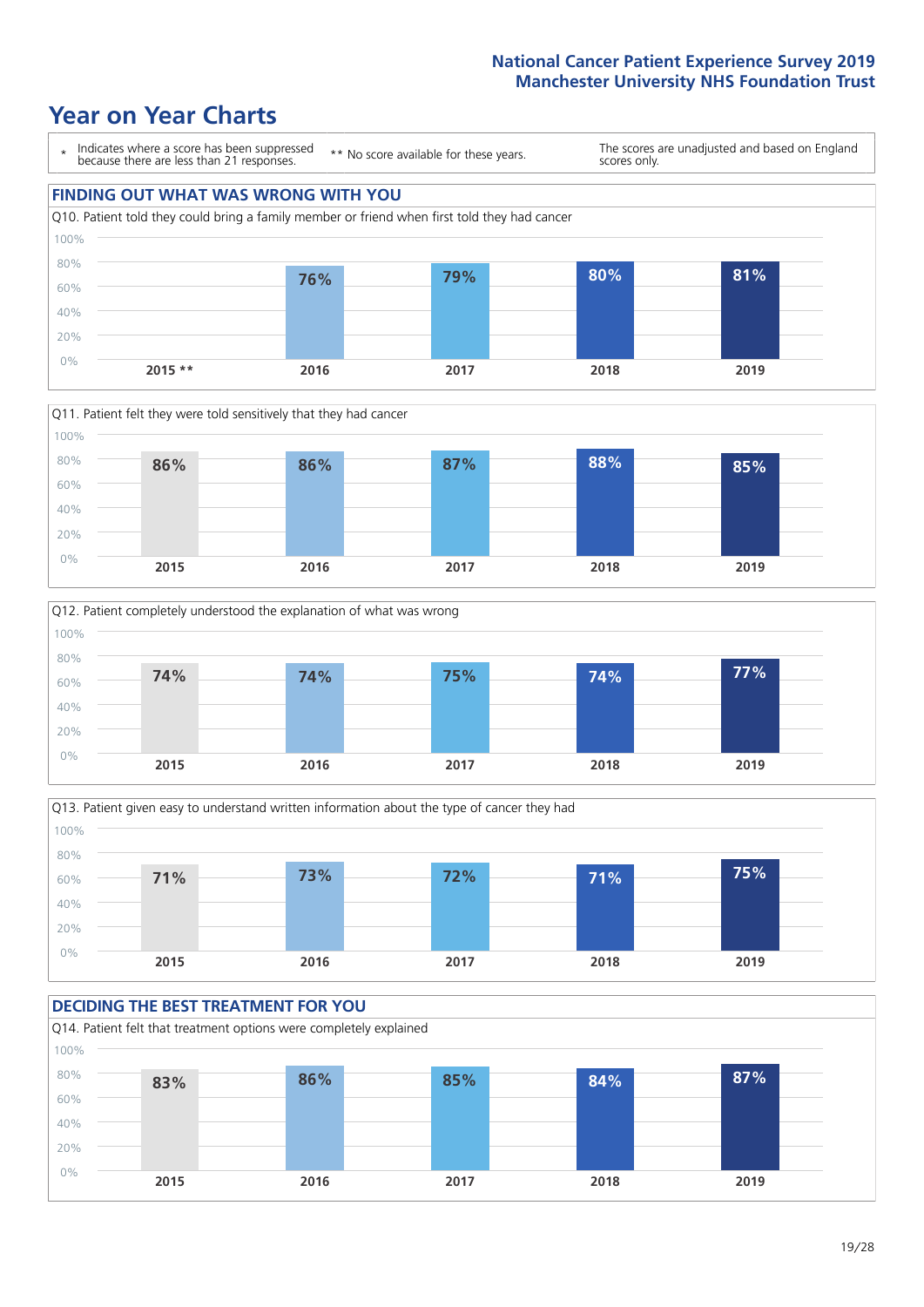### **Year on Year Charts**









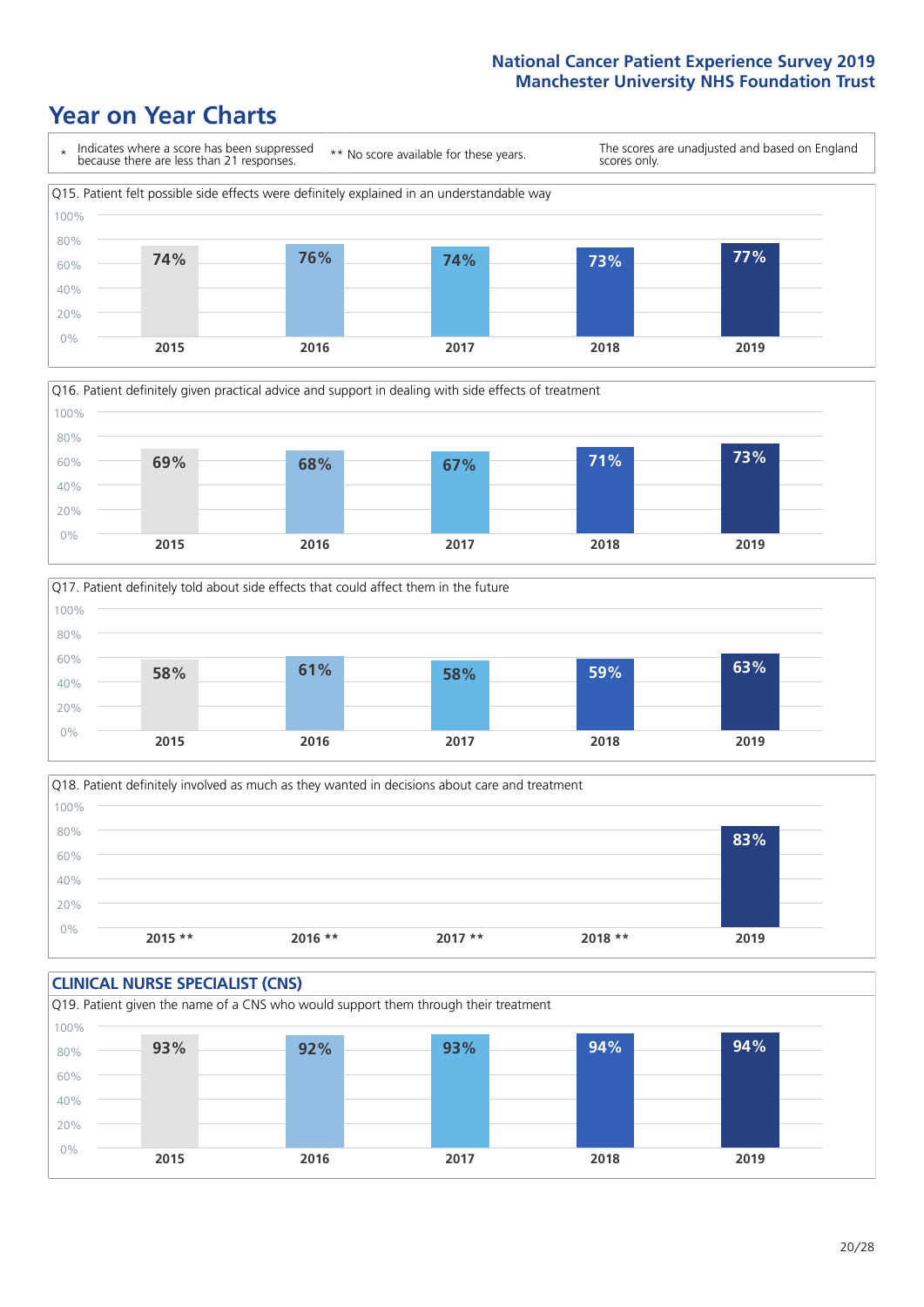### **Year on Year Charts**









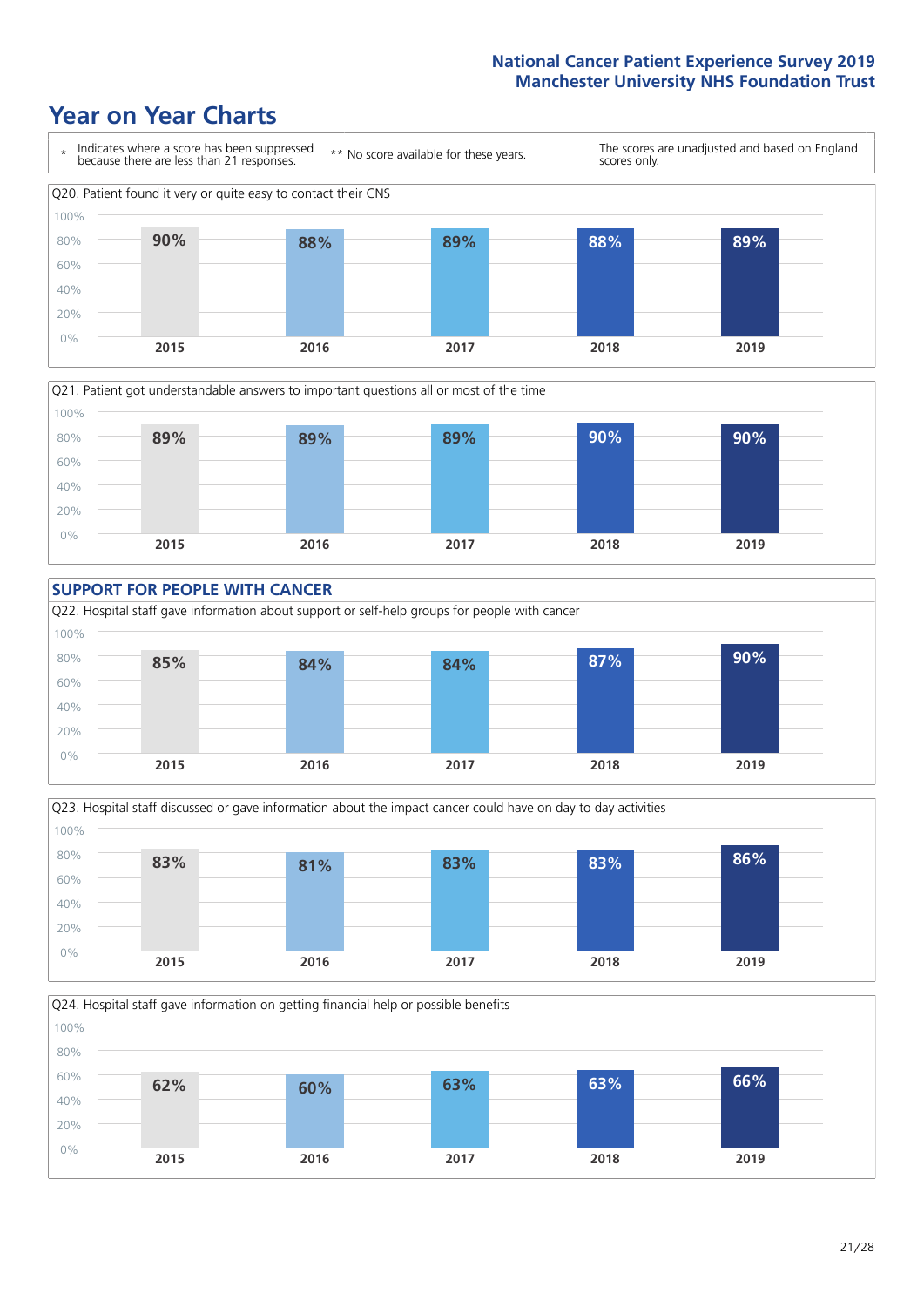### **Year on Year Charts**



#### **OPERATIONS**





#### **HOSPITAL CARE AS AN INPATIENT** Q30. Hospital staff didn't talk in front of patient as if patient wasn't there 0% 20% 40% 60% 80% 100% **2015 \*\* 2016 \*\* 2017 \*\* 2018 \*\* 2019 84%**

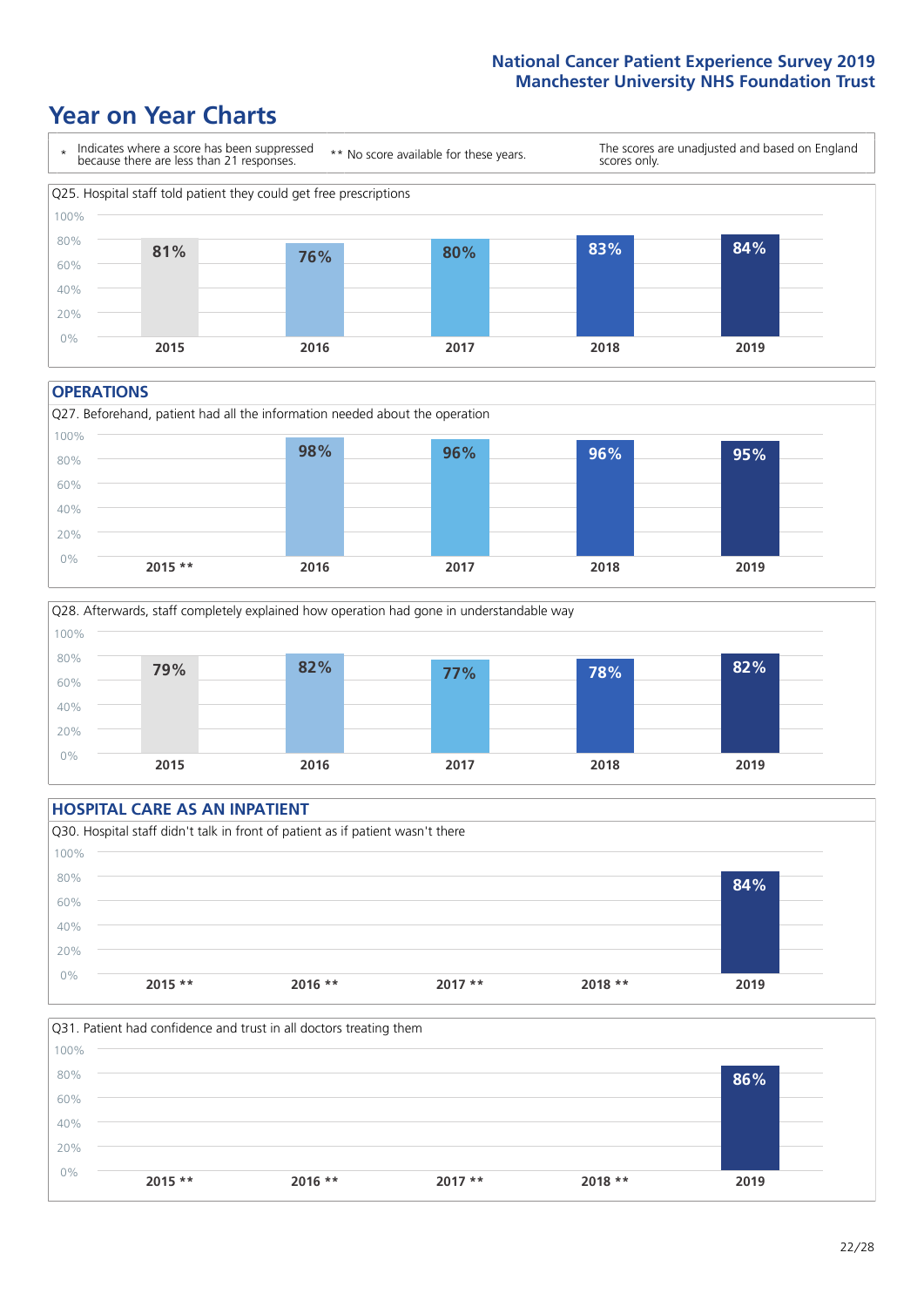### **Year on Year Charts**









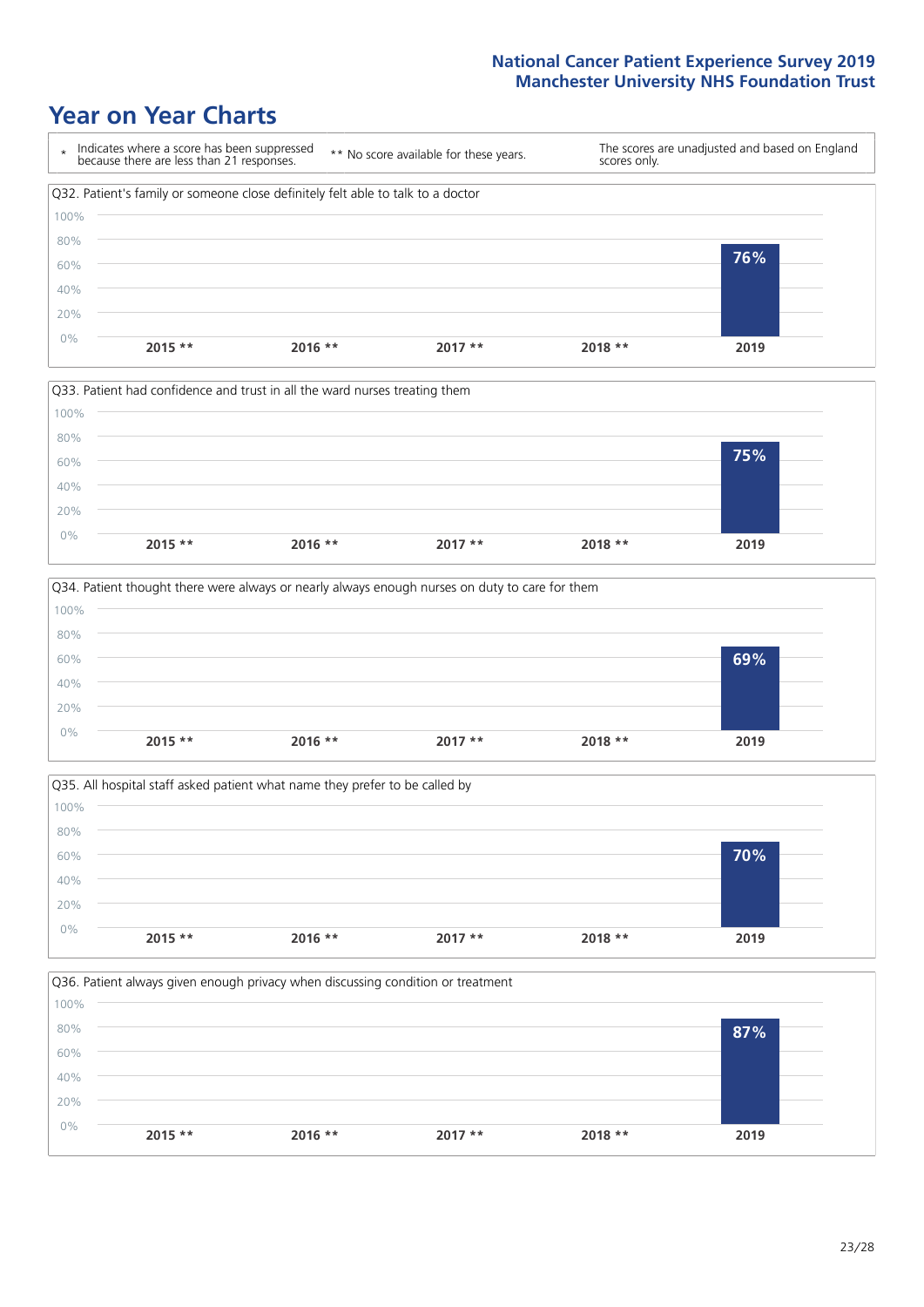### **Year on Year Charts**









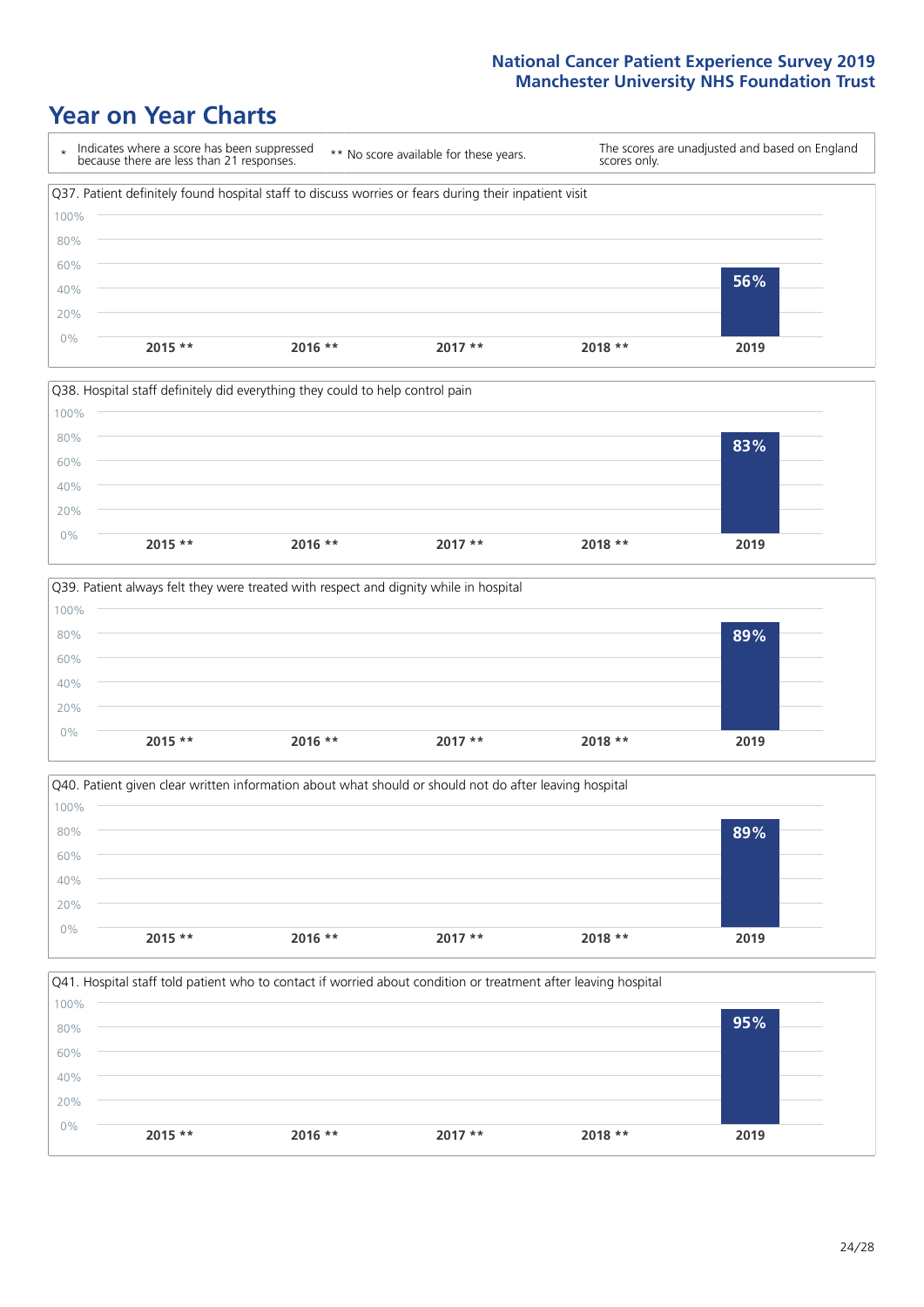### **Year on Year Charts**

\* Indicates where a score has been suppressed because there are less than 21 responses. \*\* No score available for these years.

The scores are unadjusted and based on England scores only.

#### **HOSPITAL CARE AS A DAY PATIENT / OUTPATIENT**









Q49. Beforehand patient completely had all information needed about chemotherapy treatment 100%

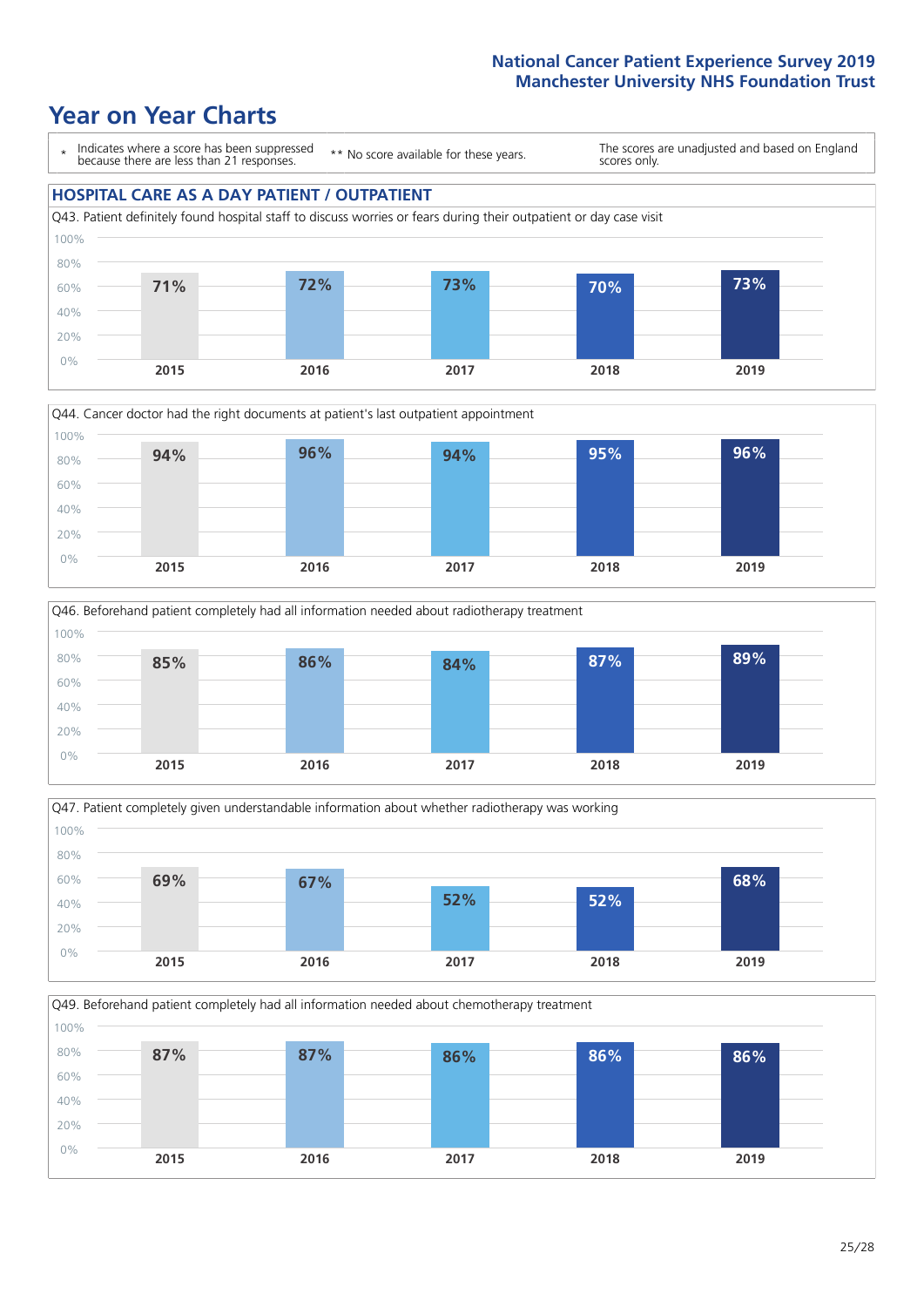## **Year on Year Charts**



#### **HOME CARE AND SUPPORT**







#### **CARE FROM YOUR GENERAL PRACTICE** Q54. GP given enough information about patient's condition and treatment 0% 20% 40% 60% 80% 100% **2015 2016 2017 2018 2019 95% 93% 93% 93% 92%**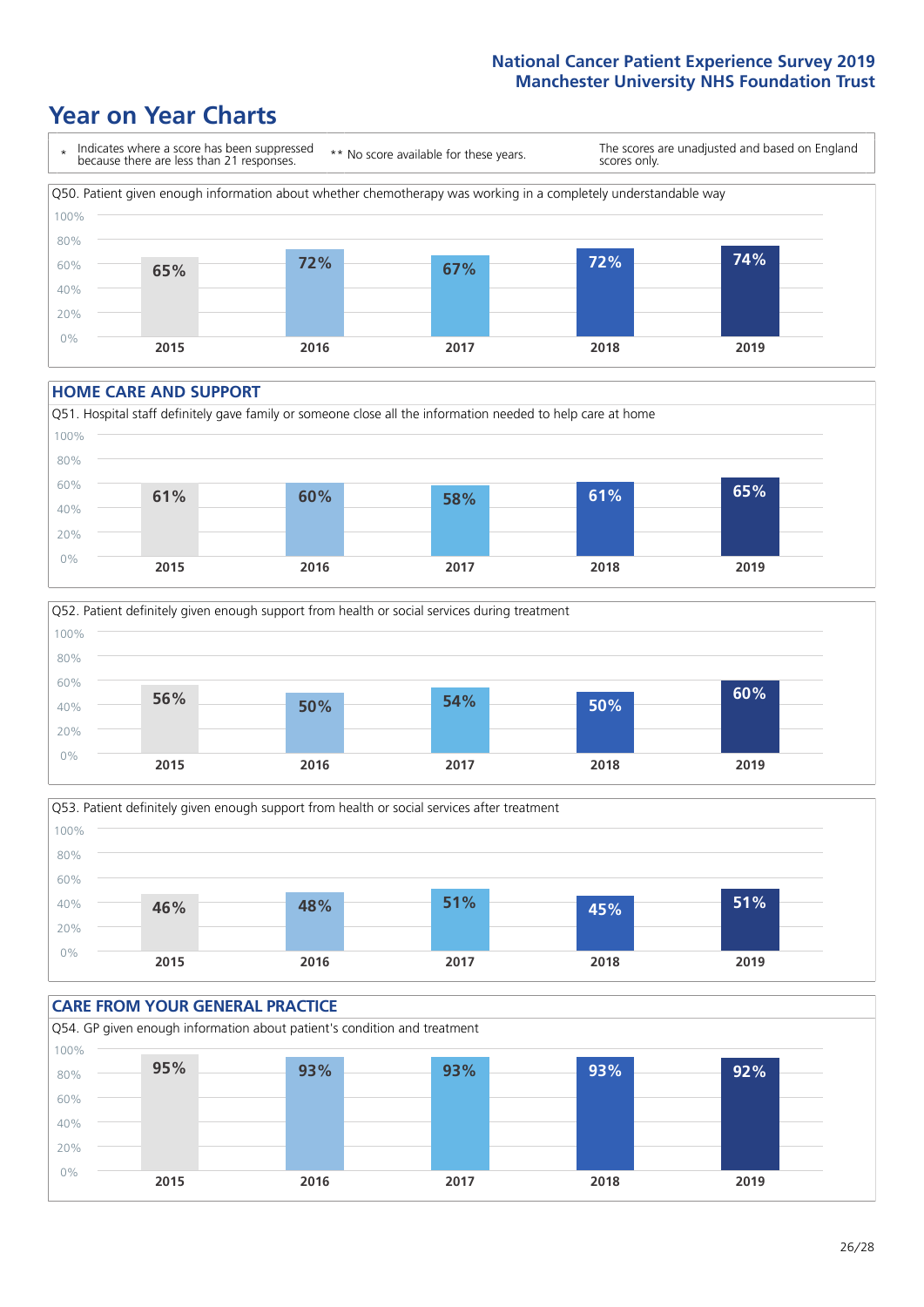### **Year on Year Charts**



#### **YOUR OVERALL NHS CARE**







Q59. Patient felt length of time for attending clinics and appointments for cancer was about right 0% 20% 40% 60% 80% 100% **2015 2016 2017 2018 2019 70% 68% 64% 66% 67%**